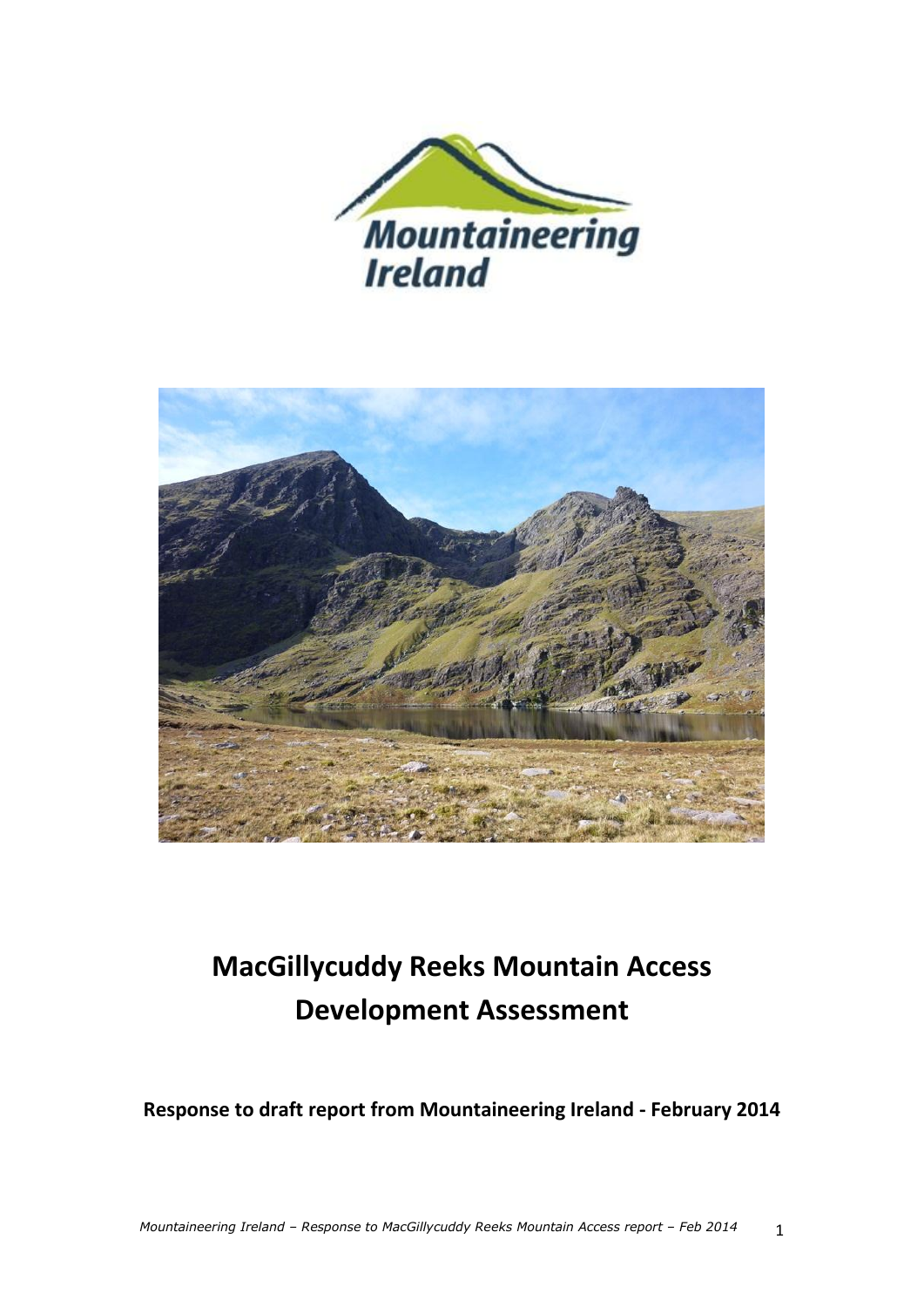### **1. Introduction**

Mountaineering Ireland\* welcomes the opportunity to provide feedback on the draft report of the MacGillycuddy Reeks Mountain Access Development Assessment.

Mountaineering Ireland acknowledges the time and energy that Deirdre Lewis and Alan Hill have committed to this project, the assistance provided by South Kerry Development Partnership and the input of all those who participated in the consultation process. The landowners' willingness to participate in the Mountain Access Project is particularly welcome.

The MacGillycuddy Reeks hold very special importance for walkers and climbers. People from all over Ireland and much further afield are drawn by the drama and majesty of Ireland's highest mountain range. The Reeks are also significant as one of two pilot areas for Comhairle na Tuaithe's Mountain Access Project.

As the national representative body for walkers and climbers, Mountaineering Ireland has a keen interest in the conservation and sustainable management of all Ireland's upland areas. In submitting these comments we have combined a national perspective with feedback received from local Mountaineering Ireland clubs and individual members.

Following a consultation meeting in Beaufort on  $31<sup>st</sup>$  January 2014, Mountaineering Ireland members confirmed their support for the principles which underpin the Mountain Access Project, and their willingness to work in partnership with other stakeholders, particularly landowners, to ensure the sustainable management of the MacGillycuddy Reeks. Mountaineering Ireland extends a broad welcome for the formation of the MacGillycuddy Reeks Mountain Forum and we look forward to contributing to the work of the Forum, through local Mountaineering Ireland representatives and from a national level.

### **2. The Mountain Access Project**

### **2.1. Mountaineering Ireland's Access Policy**

Mountaineering Ireland recognises that all land in Ireland is owned and that recreational users have no legal right of entry to any land; public or private. We acknowledge, and appreciate, that the vast majority of rural landowners have traditionally granted access to upland areas, as well as the general countryside. However, increased recreational activity has in certain places strained the goodwill of landowners and there is need for a mechanism to manage the frustrations that can arise for landowners and other rural dwellers, while also providing the certainty of access which is desired by recreational users.

Mountaineering Ireland's policy on access is that we are seeking reasonable access for responsible users. Our aim is to have open, unrestricted access on foot to unenclosed hills, mountains and coastal areas throughout Ireland. Where there isn't direct access to these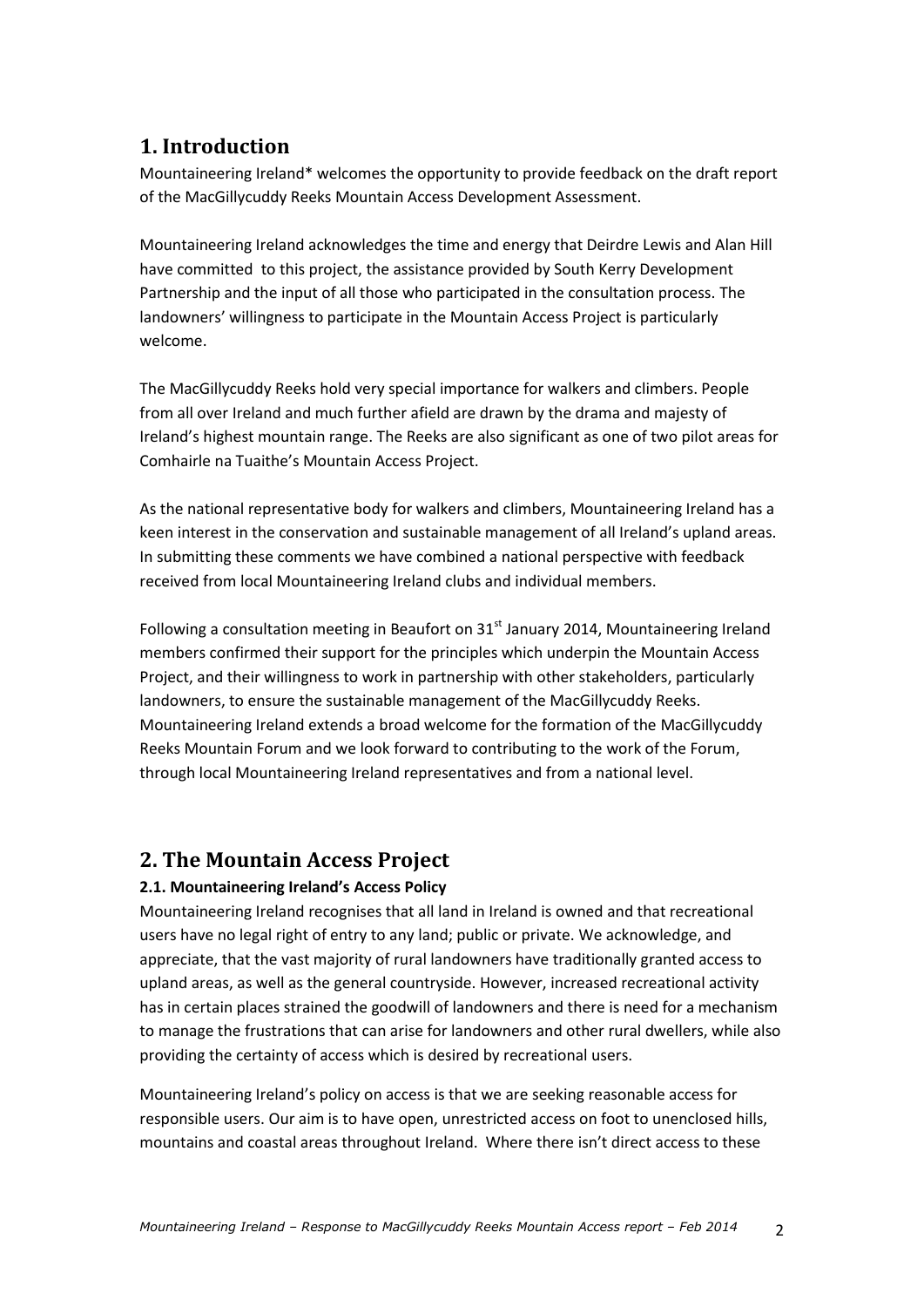areas from the public road, access should be achieved via routes leading from the public roads and car parks, through or around enclosed fields out onto the open hillside.

Mountaineering Ireland's statement in response to Robert Dowds TD's 2013 private members' bill on Access to the Countryside outlines what Mountaineering Ireland considers to be the key requirements for sustainable outdoor recreation in Ireland (See Appendix 1).

#### **2.2. Introduction of Comhairle na Tuaithe Pilot Mountain Access Project**

Mountaineering Ireland pursues its access aim, primarily through building relationships with other upland stakeholders, including our involvement in Comhairle na Tuaithe (the Countryside Council). In July 2009, following a legal review of the access situation in Ireland and neighbouring countries Eamon O Cuiv TD, who was then Minister for Community, Rural and Gaeltacht Affairs, met with the members of Comhairle na Tuaithe and outlined proposals for a Mountain Access Project which would give certainty of access in Ireland's upland areas, without the need for legislation. It was anticipated that the project could extend to 80% of upland areas within a three to four year period.

Mountaineering Ireland welcomed the Mountain Access Project at the time as it appeared to have all the features necessary to address the difficult issue of access on the basis of a voluntary agreement with landowners. While two pilot areas were quickly identified, Binn Shléibhe and Carrauntoohil (subsequently extended to the MacGillycuddy Reeks range), progress on the Mountain Access Project has since been extremely slow. This is in part due to a number of administrative and staffing changes, as well as the current economic situation. Mountaineering Ireland is concerned that five years into the project, the framework has not been put in place to adequately test if the core proposition of the Mountain Access Project is viable (See Appendix 2 for description of Comhairle na Tuaithe's Mountain Access Project).

### **2.3. The Mountain Access Project within the draft Reeks report**

It is surprising that there is scant reference in the draft report of the MacGillycuddy Reeks Mountain Access Development Assessment to the issue of recreational access to private land. Given that this report is likely to become a reference document on the subject of access, it is of critical importance that further background on the issue be included in the main body of the report. It would also be useful to highlight the key differences between the MacGillycuddy Reeks and the Binn Shléibhe pilot areas.

While the report indicates that the landowners are willing to participate in the Mountain Access Project, it is disappointing that the report doesn't appear to reach a clear conclusion as to the viability of the mountain access proposition. Indeed the statement below implies that the Mountain Access project as set out by Comhairle na Tuaithe is not acceptable and workable:

*'A new system to allow recreational access to the uplands, such as payments for path maintenance, tailored training schemes in farm-related recreational tourism and/or dedicated agri-environmental schemes must be investigated to support and assist sustained permissive access to the uplands into the future.'* (p20, MacGillycuddy Reeks Mountain Access Development Assessment, draft December 2013)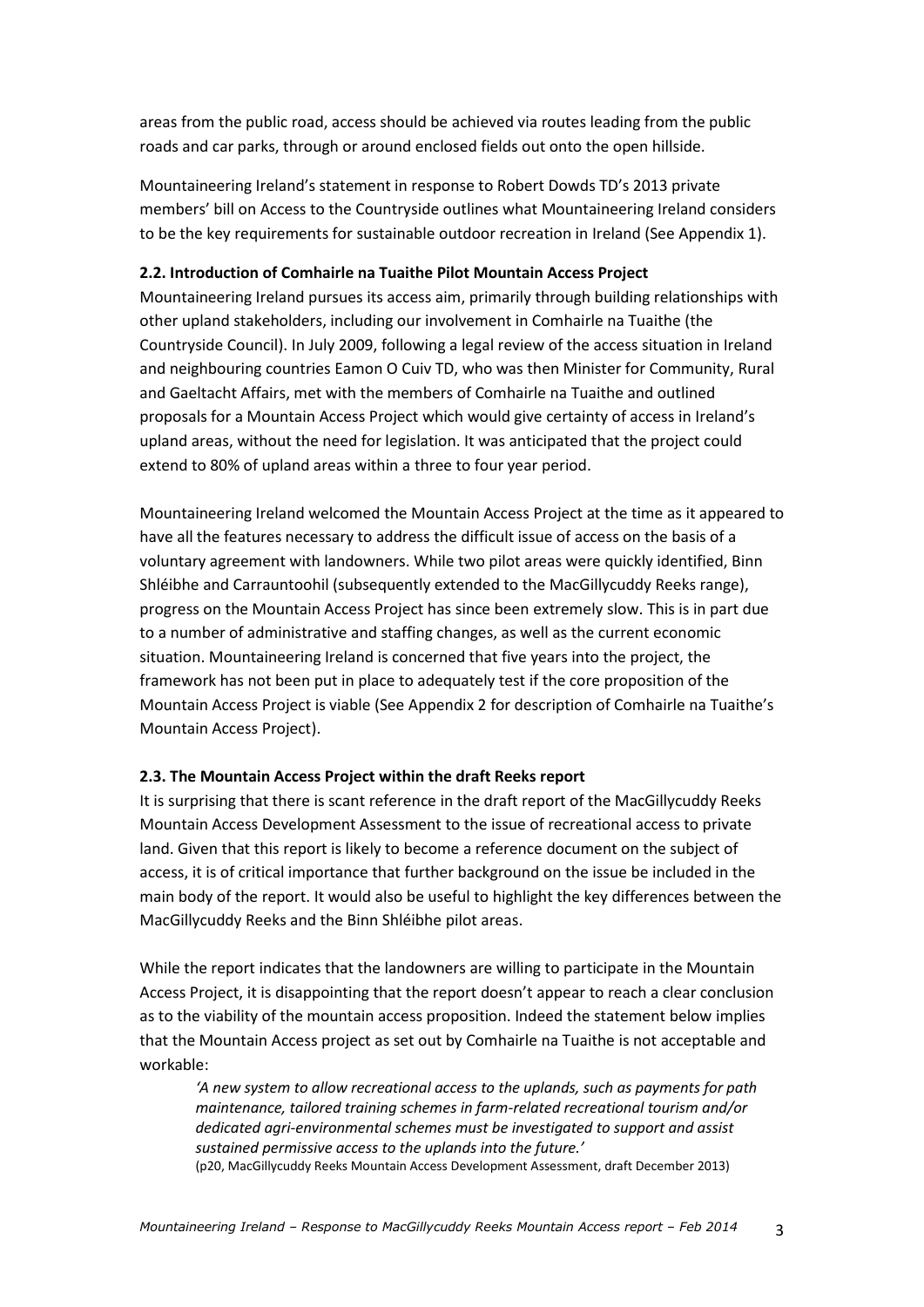The indemnity scheme for participating landowners is a critical and fundamental element within the Mountain Access Project. Despite the legal situation with regard to occupiers' liability; fear and concerns persist amongst landowners. We understand that since the draft report was received the Department of Environment, Community and Local Government has resumed negotiations with the State Claims Agency towards providing indemnity for landowners against claims by recreational users in both pilot projects, and potentially on a national basis. In the absence of an indemnity scheme, the Department should purchase an appropriate insurance policy for the two pilot areas to bridge the gap and respect the goodwill of the participating landowners.

The report mentions that the almost 100% private ownership of land marks the MacGillycuddy Reeks out as different to other upland areas (p23). This is not the case; there are many upland areas where almost all the land is privately owned.

As the Mountain Access project is intended to address a coherent mountain area, the MacGillycuddy Reeks Mountain Access Area should have included the National Park lands on Shehy Mountain, and on the eastern side of Purple and Tomies. Walkers would consider this to be part of the MacGillycuddy Reeks and this land is relevant to the management of recreation in the area.

The landowners' sense of not being respected by some of the growing cohort of commercial guides and activity providers operating in the MacGillycuddy Reeks was one of the primary reasons behind this consultation process. The consultation process failed to adequately address this issue which may add to the landowners' frustrations.

Mountaineering Ireland empathises with the issues raised by the landowners; indeed we share their concern about many of these including uncontrolled dogs, path erosion, the impact of large charity and challenge events, and the difficult economic situation within hillfarming. It is regrettable that there wasn't an opportunity during the consultation process for a joint meeting between landowners, recreational users and commercial guides. We hope that through the MacGillycuddy Reeks Mountain Forum there will be an early opportunity for such a meeting to take place.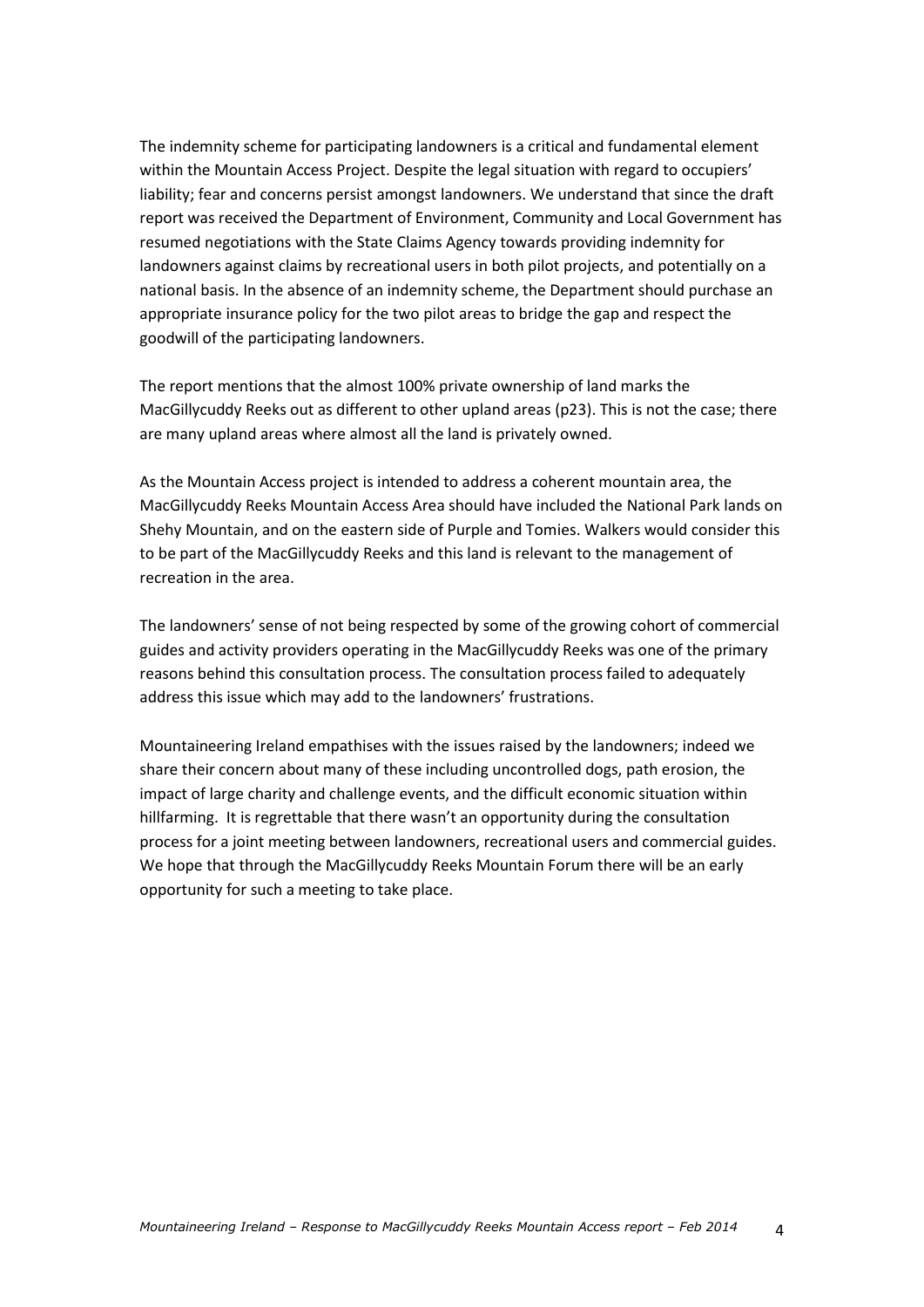### **3. Vision and structure proposed for MacGillycuddy Reeks Mountain Forum**

### **3.1 Vision**

Although statistical evidence may be limited, the mountains and lakes of Killarney draw people to the area, and indirectly make a huge contribution to the economy of the area. However, the impact of increased recreation and tourism activity is exerting pressure, particularly on the natural environment and on landowners.

While the vision in the draft document provides a positive response to the visitor pressure in the MacGillycuddy Reeks, it is Mountaineering Ireland's assertion that the primary emphasis should be on ensuring environmental sustainability, as that is essential to supporting the livelihoods of landowners and local residents, and to providing excellent recreation experiences. The vision on p74 includes reference to environmental sustainability, however this is omitted from the diagram on p76. Although Mountaineering Ireland is largely supportive of the vision for the MacGillycuddy Reeks Mountain Forum, we could not endorse the vision as shown on p76. The agreement of a shared vision will be a vital early step in the formation of the MacGillycuddy Reeks Mountain Forum.

It is encouraging that through appropriate management and investment, other scenic areas of world renown, with high visitor numbers, have retained the beauty of their natural environment. The Lake District National Park in England provides an example, with 14.8 million visitors, bringing income of £994 million in 2012 (Cumbria Tourism, 2013). As noted on p68 of the draft report 57% of visitors to the Lake District National Park go hillwalking. While not an immediate priority, it would strengthen the case for continued funding if the MacGillycuddy Reeks Mountain Forum could identify the economic contribution the Reeks make to the area.

### **3.2 Proposed structure for MacGillycuddy Reeks Mountain Forum**

Mountaineering Ireland believes that through diverse interests working in partnership, Mountain Forum groups can be instrumental in ensuring the sustainable management of Ireland's upland areas. While a number of Forum groups have been established in recent years, their structure, purpose and achievements vary. The Wicklow Uplands Council, which has been in existence since the late 1990s, is probably the best example [\(www.wicklowuplands.ie\)](http://www.wicklowuplands.ie/). Strong leadership, a commitment to a shared vision underpinned by clear guiding principles, and modest ongoing State funding, appear to be the key ingredients for an effective Forum. It should be noted that it takes considerable time for trust and understanding to build up within such groups.

The structure that is proposed for the MacGillycuddy Reeks Mountain Forum is very different to the Wicklow Uplands Council, and it is not evident from the report what the proposed Reeks structure is based on.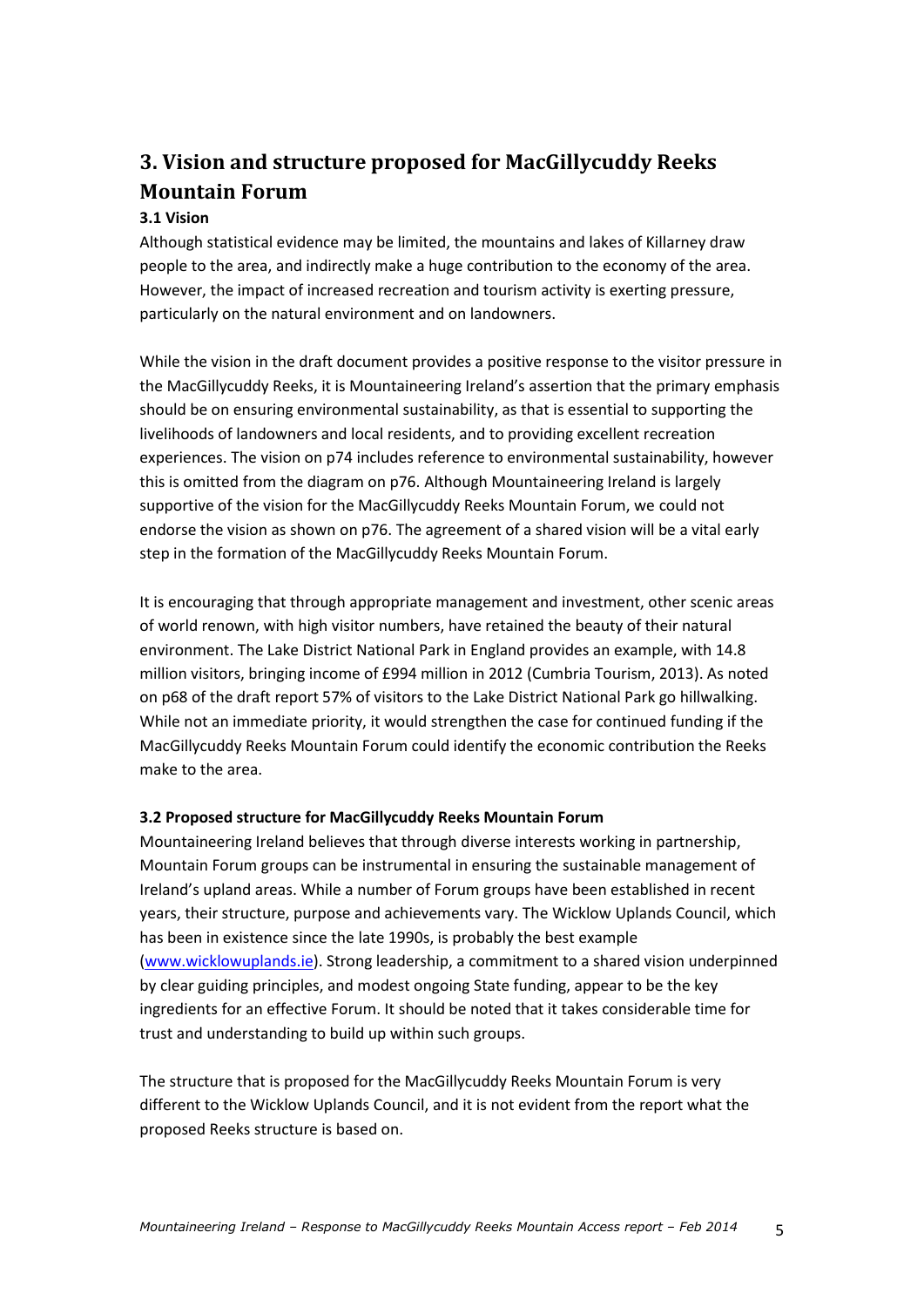It is not clear how the structure would work from a practical perspective and it seems cumbersome, with a Steering Group and five or more working groups. This is more complex than the structure of the Wicklow Uplands Council which has been operating for more than 15 years. It is likely that full-time paid staff would be required to service the proposed structure. Mountaineering Ireland suggests that the initial focus should be on getting the Steering Group in place, and arriving at a shared vision, before establishing sub-groups.

The composition of the Steering Group is of serious concern to Mountaineering Ireland. The Steering Group will require a broad range of skills to address the issues set out in the report and deliver on the vision. Most of these issues centre on the interface between recreation and farming. The knowledge, passion and insight of recreational users will be essential to the success of the MacGillycuddy Reeks Mountain Forum in addressing these issues.

At a meeting of project stakeholders on 15th January 2014, Mountaineering Ireland proposed that there should be two representatives from local mountaineering clubs, nominated through a process facilitated by Mountaineering Ireland. We are pleased to report that we have had a positive response from local clubs and that the Board of Mountaineering Ireland has selected two people from the nominations received, who have excellent knowledge of the Reeks and who we believe would bring valuable skills and make a positive contribution to the Steering Group. We would be disappointed if the Steering Group does not see fit to accept these two nominations.

The report (p78) includes Educational interests within the Recreational and Environmental stakeholder group; however it might be more appropriate to include this with Enterprise as almost all those providing education services in the Reeks are paid to do so. As engagement with Commercial Guides will be important to the success of the Forum, and likewise the relationship with the wider commercial sector, most notably food and accommodation providers, it may be appropriate to allocate two or even three seats under the Enterprise heading. Given the exceptional quality of the natural resource that is the MacGillycuddy Reeks it would also be appropriate to seek an Environmental NGO representative.

It is worth considering that the Mountain Access Project is testing a concept, which if successful, has the potential to be replicated in at least five other upland areas within Co. Kerry. Given the number of agencies represented, the Steering Group that is proposed for the MacGillycuddy Reeks could be replicated five or six times in Co. Kerry. Consideration should be given to an entirely different structure, where there is a countywide committee overseeing the various mountain access projects in Co. Kerry, with a smaller, more localised and 'hands on' group managing each Mountain Access Area. A smaller, enthusiastic group of interested parties might be more effective and could refer back to the countywide committee. The Wicklow Outdoor Recreation Committee may provide a useful model for a countywide committee.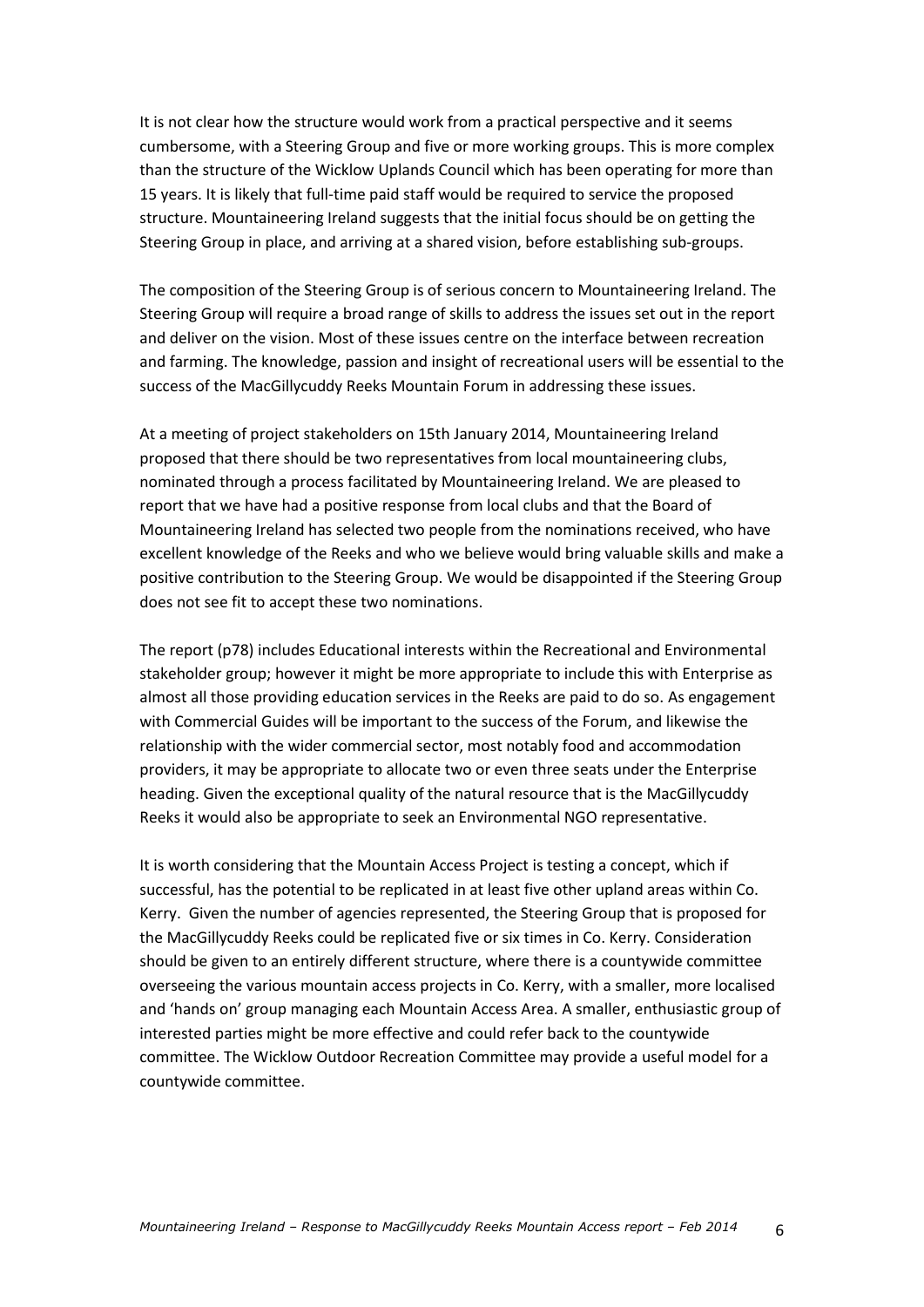### **4. Specific issues**

### **4.1. Tolled parking**

Mountaineering Ireland members have given a clear response that the proposed mandatory tolling of car-parking at Lisleibane and Breanlee is not acceptable. These car-parks were developed to manage out nuisance parking and this proposal will resurrect that problem. The example of Coillte Forest Parks such as Farran, Co. Cork is relevant, where a charge for parking results in roadside parking. Tolled car-parks could exacerbate problems by moving people to locations which do not have parking facilities. Tolled parking could quickly become a PR disaster. It is also likely that barriers, signage or any equipment associated with the charge would be vandalised.

Research has shown that introducing a mandatory charge for parking, even at a low rate, creates a barrier to participation, with recreation visits by lower income users decreasing (More, 1999 and Huchtala and Pouta, 2007).

We want to stress that Mountaineering Ireland members are supportive of a voluntary charge for parking, provided it is clear that the revenue will go into looking after the MacGillycuddy Reeks (see Appendix 3, photo of car park sign from Kinlochleven, Scotland).

Our members also support the right of landowners to diversify and increase income through the provision of farm-based car-parks and other services. We appreciate that not every landowner is suitably located for operating a car-park, but it is one example of how landowners can gain direct benefit by providing services to meet the demand from the high level of recreation activity in the vicinity of the MacGillycuddy Reeks.

### **4.2. Path erosion and the Devil's Ladder**

The continued growth in the popularity of hillwalking and other outdoor recreation activities is having an impact on Ireland's upland environment. Once-faint paths have evolved into worn and muddy lines, with the worst damage on blanket peat and steep ground. The high user numbers in the MacGillycuddy Reeks combined with steep terrain and considerable rainfall leave the Reeks susceptible to erosion. Amongst the locations in the Reeks where significant erosion is evident are the Devil's Ladder, the approach to Cummeenoughter, the top of O'Shea's Gully, the Heavenly Gates and the Zig-Zags on Cnoc na Toinne. The existence of many eroded routes in close proximity to each other may be due to the failure over many years to address the condition of the Devil's Ladder.

In 2012 Mountaineering launched the Helping the Hills initiative to advocate a considered, quality approach to the management of path erosion and to ensure that interventions do not detract from the character of the upland environment. Helping the Hills events to date include: a two-day conference which took place in Co. Wicklow in September 2012; a study visit to the Lake District and the Yorkshire Dales in September 2013; and a one-day seminar in November 2013 to share learnings from the study visit and to discuss the adoption of a set of guiding principles for the management of upland path erosion in Ireland (see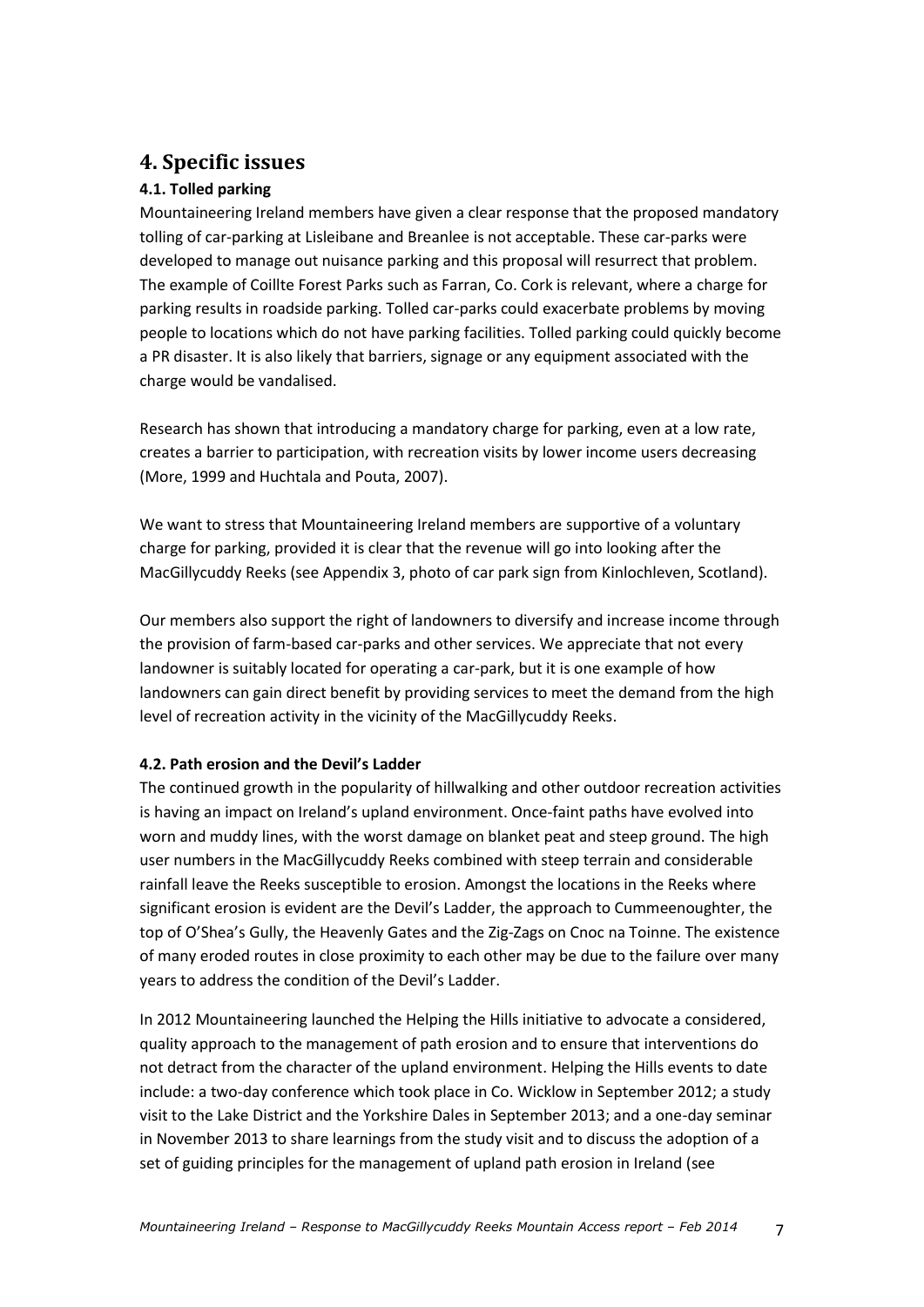[www.helpingthehills.ie\)](http://www.helpingthehills.ie/). It is Mountaineering Ireland's strong recommendation that adherence to the Helping the Hills principles should be a requirement for any path work to be carried out in the MacGillycuddy Reeks.

Mountaineering Ireland is pleased to see the recommendation within the report for an audit of the path network in the Reeks to ascertain the extent of path erosion and to prioritise sections where erosion control work is required.

That said; immediate priority should be given to addressing the long-term damage in the Devil's Ladder. Following publicity about the Ladder during 2010, Mountaineering Ireland met with landowners on Carrauntoohil in October 2010 to discuss the Devil's Ladder and the Mountain Access Project. At that time the landowners agreed 'something needed to be done', however there wasn't agreement amongst Mountaineering Ireland members on the need for work or the type of work required. In April 2011 Mountaineering Ireland commissioned Elfyn Jones, an experienced path manager from Wales, to look at the Ladder and make recommendations. The Jones report was presented to Mountaineering Ireland members in November 2011 with a view towards achieving a consensus amongst local clubs. In February 2012 four Mountaineering Ireland clubs signed up to a statement on the need for repair of the Devil's Ladder and erosion management in the MacGillycuddy Reeks (see Appendix 4). In March 2012 this statement was endorsed by Mountaineering Ireland's AGM in Clonmel. In April 2012 Mountaineering Ireland met with the landowners again to discuss the report. At the time the landowners felt the commercial guiding issue should be addressed before any work was carried out on the Ladder. This was followed in early 2013 by the commissioning of the MacGillycuddy Reeks Mountain Access Development Assessment.

Stabilisation of the top section of the Devil's Ladder, as recommended in the Jones report, is a highly technical path work project, which will require considerable funding and a team with experience of undertaking similar projects. If the landowner's agreement to this work can be secured, the first step is to carry out a more detailed assessment, and costing, which could perhaps be done in tandem with the path audit. As the Jones' report recommends, locals should be trained as part of the capital works on the Devil's Ladder to ensure those skills can be developed and retained in the area.

There is a distinction between the motivation, methods and materials that are suited to trail development at a low level and the repair of path erosion in a mountain setting. One of the key differences is with regard to safety. It is an important principle within upland path repair that work is carried out to protect the environment, not from the point of view of making the path safer for users. The Visitor Safety in the Countryside Group's *Managing Visitor Safety in the Countryside* book provides a very useful framework to guide this aspect of recreation management, particularly in how balance is achieved between management interventions and visitor self-reliance, see [http://vscg.co.uk/guiding-principles/.](http://vscg.co.uk/guiding-principles/) An Irish branch of the Visitor Safety in the Countryside Group has recently been formed.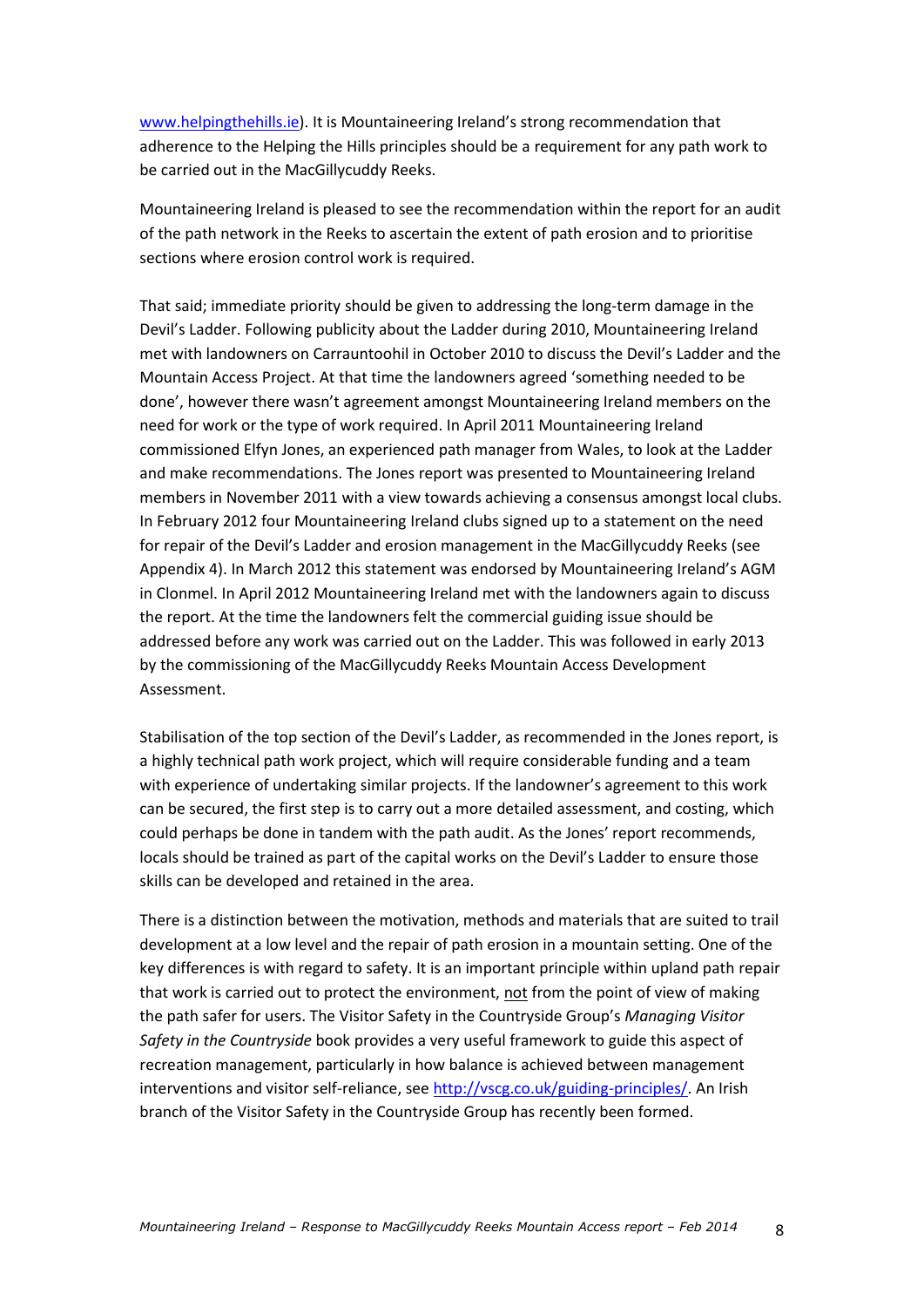#### **4.3. Large events**

In recent years there has been a huge growth in organised events taking place in Ireland's mountain areas. Events which are not well planned and managed can result in damage to sensitive environments due to poor route choice, they may detract from the experience of other users and they can affect relationships with landowners and other local residents. Examples of organised events which may involve large numbers include: walking festivals; challenge walks; adventure and multi-sport races; charity challenges and fund-raising hikes. As Ireland's highest mountain, Carrauntoohil is frequently the target for this type of event.

The draft report seems to focus on the management of events in terms of revenue generation, however there is much more to be gained from engaging with event organisers, in terms of raising awareness, so as to minimise negative impacts, and ensure that positive impacts are encouraged and acknowledged. Having a point of contact for event organisers is valuable. An online calendar of events for the MacGillycuddy Reeks may be helpful in connecting with event organisers, promoting good practice and trying to prevent clashes and congestion. The Steering Group should also consider what scale and type of event is acceptable within the scope of the Mountain Access permission, and how to deal with events that are outside of those parameters. The matter of permit fees or 'giveback' for large events requires consideration. It may be easier secure the co-operation of event organisers if a fee isn't charged, however a permit fee related to the number of participants may re-enforce the responsibility of the event organiser for the resource that is being used. If fees are collected it will be important to show that these are being used to care for the Reeks, e.g. through path repairs etc.

The development of national guidelines to foster better practice in the organisation of large scale outdoor activity events has been prioritised within Comhairle na Tuaithe's current action plan. Fáilte Ireland and Mountaineering Ireland are leading this project on behalf of Comhairle, see [www.outdooreventplanning.ie.](http://www.outdooreventplanning.ie/) This work may be of assistance to the Steering Group as it considers the management of high impact activity events in the MacGillycuddy Reeks.

#### **4.4. Commercial providers**

While many of the commercial guides and activity providers operating in the MacGillycuddy Reeks are Mountaineering Ireland members, Mountaineering Ireland does not represent the interest of guides in this process. However we would like to make the following observations:

- There are many other commercial interests deriving income from recreation activity in the MacGillycuddy Reeks, e.g. service stations who sell fuel and sandwiches to walkers; accommodation providers who use images of the Reeks to promote their business etc. Many local businesses, the State and wider society, all benefit from the provision of access in the MacGillycuddy Reeks.
- A permit or licence arrangement for guides will be difficult to manage; not all guides using the Reeks are based locally; how would the fee be collected and how would you deal with a guide operating without a permit?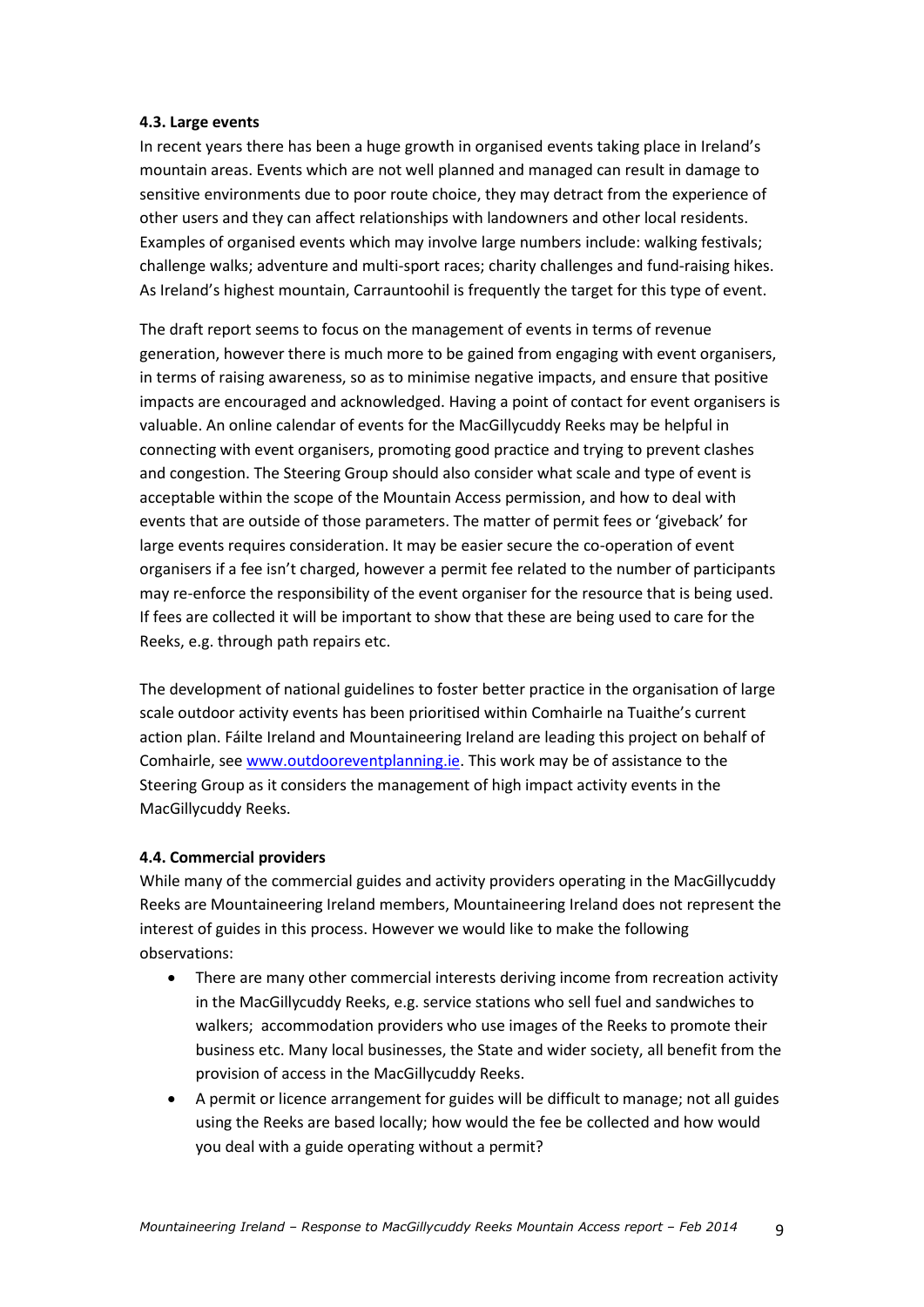- Many guides operate in multiple mountain areas; would they have to pay a licence fee for each area?
- The scale of operations varies considerably; most guides work on low margins and even a relatively low fee could have an impact on jobs in the sector.
- Commercial guides and activity providers will have a role in influencing the attitudes and behaviour of their clients, who may return to the Reeks independently. By working with the guides, the Forum may be able to address some of its issues around the understanding and behaviour of recreational users.
- The State is currently considering the licensing of adventure providers; this is likely to involve a substantial payment by providers.

There are many dimensions to this issue, we feel that a much deeper level of engagement is required on this issue before a decision could be taken on the imposition of fees on commercial operators.

### **4.5. Education**

Section 5.10 of the draft report highlights key issues to be addressed, many of which relate to the behaviour of recreational users. For example, there is a need to build understanding regarding land ownership in the MacGillycuddy Reeks, to raise awareness of the impact of uncontrolled dogs, to foster respect for the natural environment, and to make people aware of the risks involved in climbing the Reeks and the need to be properly prepared and equipped. To tackle these issues the MacGillycuddy Reeks Mountain Forum will need to engage in a concerted and sustained education programme.

Mountaineering Ireland is engaged in ongoing proactive efforts to achieve more responsible recreational behaviour across the island of Ireland. We are also partners in Leave No Trace Ireland, established in 2006 to encourage all those who use the outdoors for sport, leisure, education or commercial activity to minimise adverse impacts from their activities. The Leave No Trace programme has been endorsed by Comhairle na Tuaithe as the national programme to promote responsible recreation. Through becoming a partner in Leave No Trace Ireland the MacGillycuddy Reeks Mountain Forum would be able to gain access to the best current thinking on how to achieve better recreational behaviour.

The positive presentation of educational messages is key; targeting different categories of user and using a variety of delivery channels are also important. Developing a website for the Forum will play a part, but there will be a need to complement this with an app, regular social media activity and community engagement initiatives (e.g. with local schools).

Mountaineering Ireland is prepared to assist in addressing this aspect of the Forum's work programme, by providing advice and helping with the preparation and dissemination of messages for walkers and climbers.

#### **4.6. Training for guides**

With regard to training / capacity building (p87 of draft report), there is a framework of training schemes in place for those who wish to develop their own skills to travel in the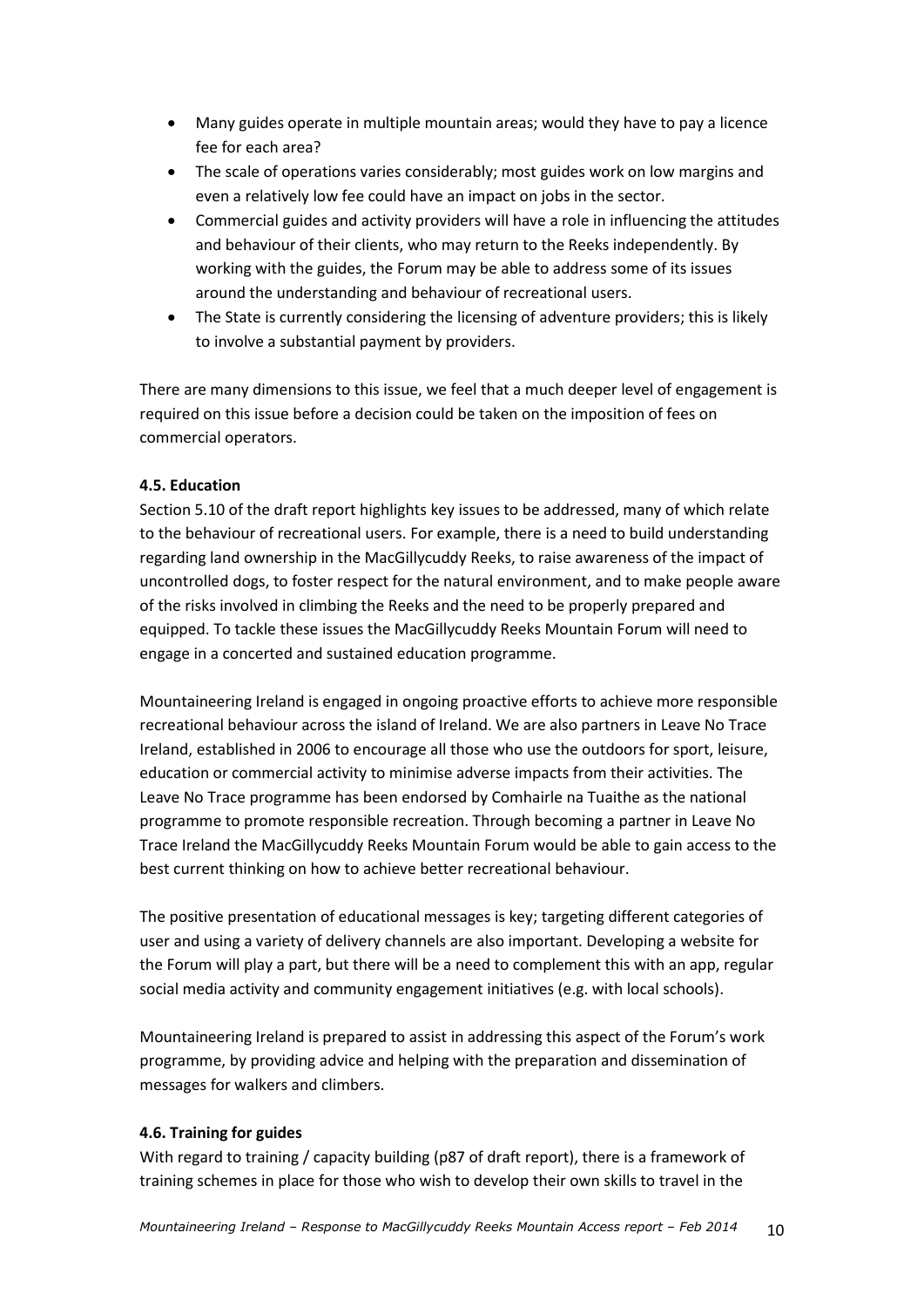mountains (Mountain Skills), and to gain further skills with a view to leading others (Lowland Leader, Walking Group Leader and Mountain Leader Awards). The Lowland Leader Award introduced during 2013 is an entry level leadership award, for those leading groups on clearly defined tracks and trails. This is likely to be popular amongst people who do not have a background in hillwalking, but want to gain a recognised award for leading groups at a low level in their local area.

Mountaineering Ireland develops and administers these schemes, and accredits a nationwide network of course providers (c70 in total). A high proportion of these providers are based in Co. Kerry, with a number employed by Cappanalea Outdoor Education Centre. For further information see[: http://www.mountaineering.ie/TrainingandSafety/default.aspx.](http://www.mountaineering.ie/TrainingandSafety/default.aspx)

#### **4.7. Revenue generation**

Mountaineering Ireland members have expressed concern about the costs that will be involved in the various methods proposed to gather revenue for the MacGillycuddy Reeks Mountain Forum. We have already dealt with tolled car-parking and referred to the difficulty in applying fees to commercial operators or large events. Other proposals such as merchandise, the Sherpa bus and Friends of the Reeks membership will all require significant outlay to leverage revenue, as well as staff time to administer and promote these initiatives. The provision of clear information that money will go directly into the sustainable management of the MacGillycuddy Reeks will be important in securing the public goodwill required to reach the projected revenue.

The revenue generating model for the MacGillycuddy Reeks Mountain Forum requires careful consideration by the Steering Group; it would be beneficial in this regard to have financial expertise within the members of the Steering Group.

It is Mountaineering Ireland's strong recommendation that State funding should be the primary funding mechanism for the MacGillycuddy Reeks Mountains Forum, as has been the case with the Wicklow Uplands Council for the last 15 years. There is a very strong case for this given the importance of the Reeks as a valuable natural asset and a national, and indeed international, resource for tourism and recreation.

#### **4.8. Protection of landscape and natural environment**

As stated in section 3.1, it is Mountaineering Ireland's belief that the primary focus of the MacGillycuddy Reeks Mountain Forum should be on the sustainable management of the mountains. The quality of the natural environment is a key element in the MacGillycuddy Reeks' attractiveness to participants in outdoor activities; it is essential therefore for future plans to respect and protect that environment. Hillfarmers have a vital role within this, as set out in section 4.9.

While the MacGillycuddy Reeks are Ireland's highest mountains, the area is very limited in its physical extent. Ireland has very little undeveloped upland landscape and we are using it up at an unsustainable rate, which will be a great loss to succeeding generations. There are many changes happening in the Reeks landscape, some of which appear small, but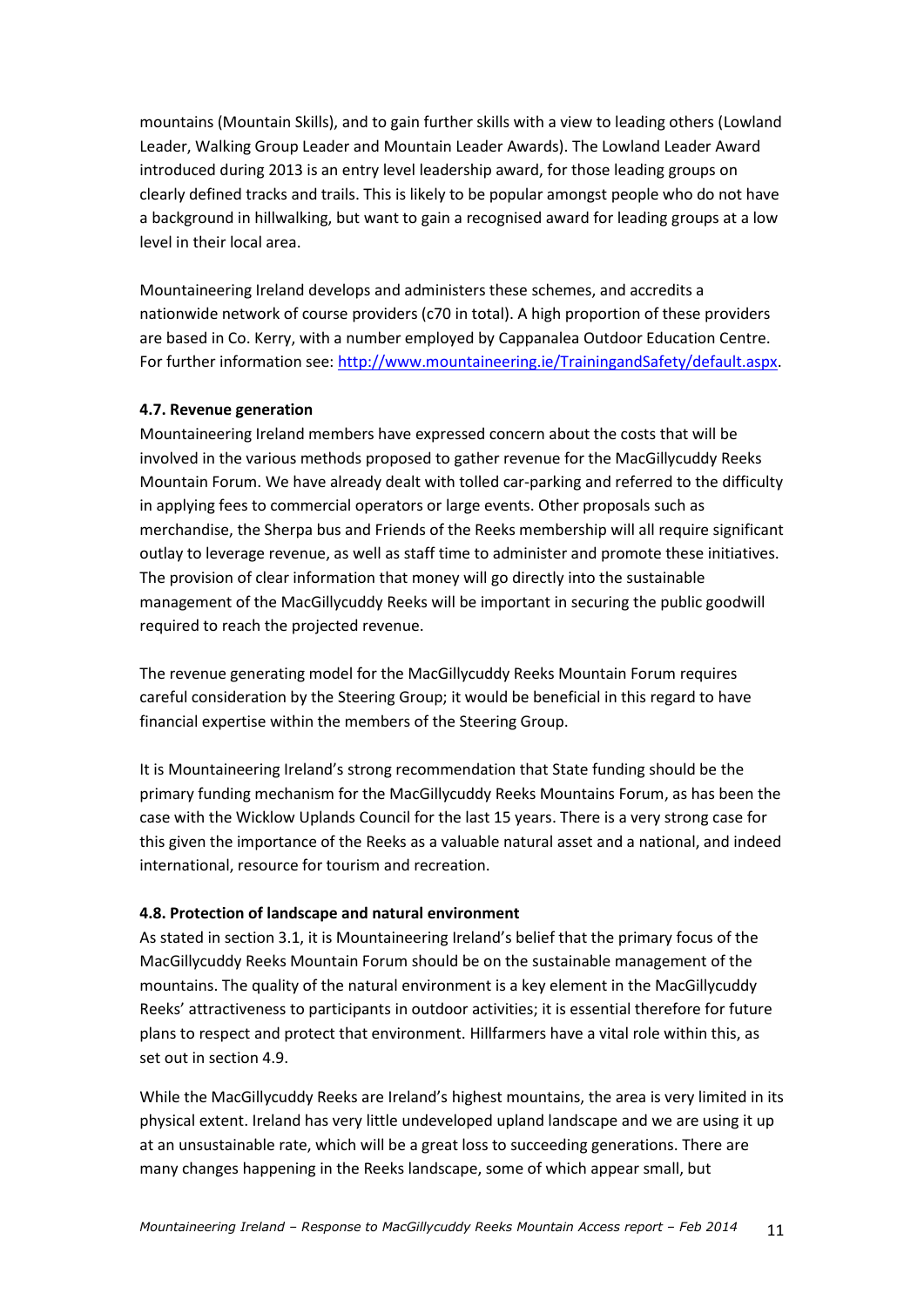cumulatively they detract from the wild land appeal of the area. Examples include the erection of marker posts, new fences and memorials.

It will be important that the MacGillycuddy Reeks Mountain Forum strives to protect the integrity of the natural environment of the Reeks and to avoid further 'suburbanisation' of this special landscape. Maintaining a focus on *enhancing opportunities* for outdoor recreation, rather than *developing facilities* for outdoor recreation might be helpful in this regard.

### **4.9. Economic challenges in hillfarming**

The landscape of the MacGillycuddy Reeks, and other upland areas across Ireland, is the product of centuries of low intensity agriculture. The labour intensive nature of farming in upland areas, combined with the low rate of return, are leading to land abandonment, with consequent decline in the quality of our most significant natural resources. The most costeffective way to ensure the sustainable management of upland areas is in co-operation with the people who own and farm the land. The multiple values which hillfarming delivers to society (including landscape, recreation opportunities, carbon storage, biodiversity and water quality) justify public funding in farm payments that are linked to environmental outputs.

During 2012 and 2013 Mountaineering Ireland was instrumental in bringing together a range of stakeholders, including farming organisations, environmental organisations and government bodies involved in agriculture and nature conservation, to examine the opportunities to support the sustainable management of upland areas under the next Rural Development Programme (RDP). Arising from this a National Uplands Working Group was formed to develop proposals for a suite of measures that could be incorporated into the next RDP.

The National Uplands Working Group and Mountaineering Ireland have recently made submissions to the Department of Agriculture which centre on the urgent need for increased support for upland areas within the framework proposed for the next RDP. It is proposed that this could be best achieved through re-configuring GLAS+ as an outputs-based agrienvironment scheme, thus avoiding the degradation of the uplands through active management to deliver positive environmental outcomes. Mountaineering Ireland's submission is available online, see:

[http://www.mountaineering.ie/\\_files/Response\\_RDP%20consultation\\_Feb\\_2014.pdf.](http://www.mountaineering.ie/_files/Response_RDP%20consultation_Feb_2014.pdf)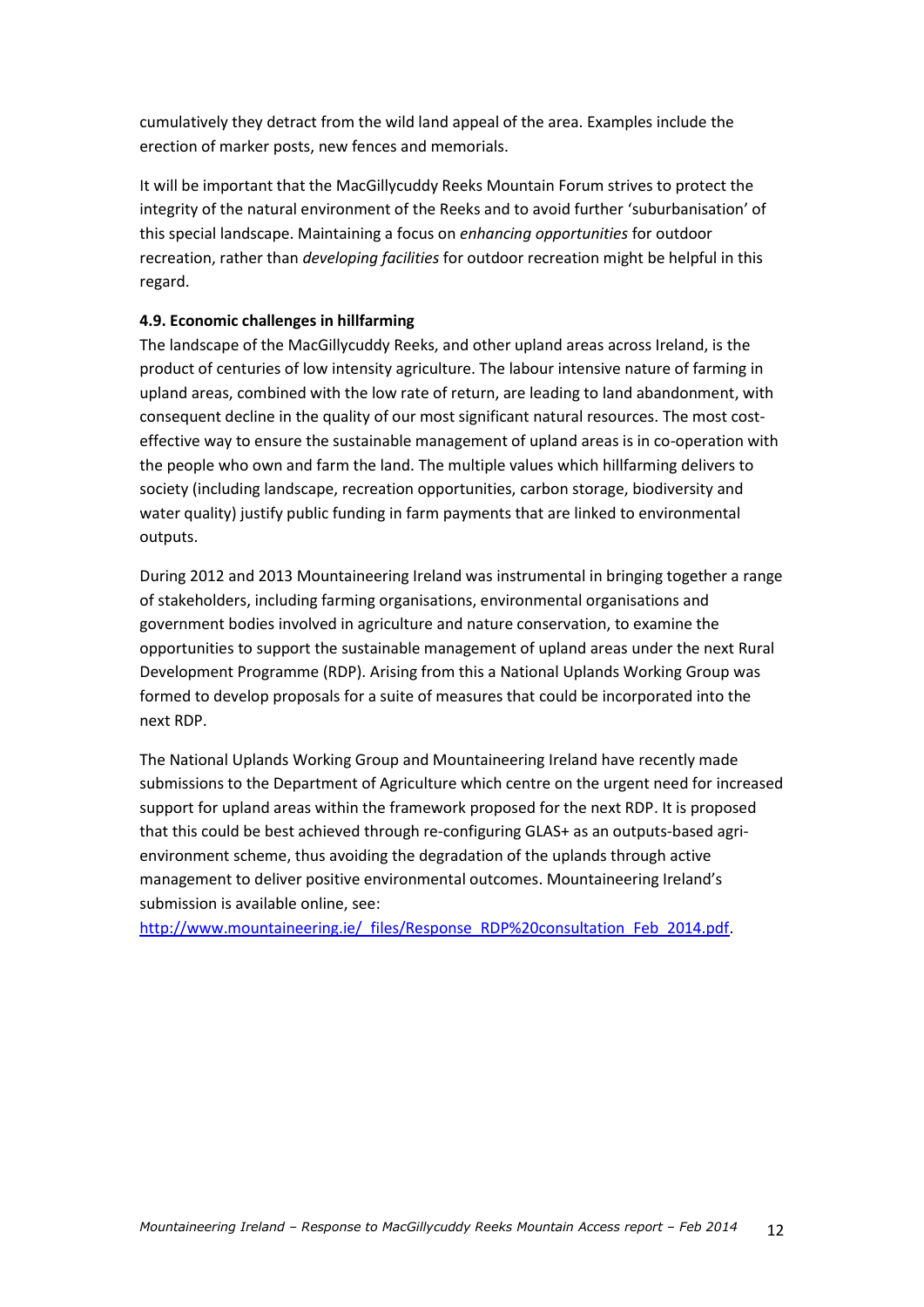### **5. Initial priorities for the MacGillycuddy Reeks Mountain Forum**

Whatever the composition of the Steering Group, to maintain enthusiasm and build trust it will be important that the MacGillycuddy Reeks Mountain Forum achieves visible outputs in the short term. We welcome the news that the Department of Environment, Community and Local Government has committed funding to support the establishment of the group and initial actions, and that this has enabled South Kerry Development Partnership to leverage match funding.

Based on the discussion in Killorglin on 15<sup>th</sup> January 2014, Mountaineering Ireland would recommend the Forum concentrates on these actions, numbered in order of priority, for the initial period:

- 1. As the landowners in the area appear to be agreeable to the **Mountain Access Project** we urge the early completion of the project. Securing an **indemnity scheme** is essential within this, if this cannot be achieved quickly through the State Claims Agency an insurance policy should be purchased to cover the initial period. The same arrangement should be made available to the Binn Shléibhe Mountain Access Project.
- 2. The boundary of the mountain access area will need to be **mapped** and access points agreed. The development of **information panels** is essential to give visibility to the Mountain Access Project and to inform the public about the basis on which access is provided. This should be supported by a **website** and possibly an app, and social media activity as well as **data counters** at key access points.
- 3. From a Mountaineering Ireland point of view, priority should also be given to **nurturing the Forum** itself, putting in place arrangements for Forum membership and facilitating the agreement of a shared vision amongst members.
- 4. An **audit of the path network** on the Reeks should be commissioned to provide baseline information on the current condition of the paths, to highlight which sections may need repair in the short term and an indication of the costs involved. The audit should also involve a more detailed assessment of the work required to stabilise the top section of the **Devil's Ladder**. The overall audit and the assessment of the Devil's Ladder should be guided by the Helping the Hills principles [\(www.helpingthehills.ie\)](http://www.helpingthehills.ie/).
- 5. Mountaineering Ireland believes the Forum should discuss the matter of **car park charges**, and urges that a voluntary contribution is sought, with assurance that this will go directly to the sustainable management of the MacGillycuddy Reeks. This is more likely to garner the public goodwill which is necessary to give the Forum a positive start.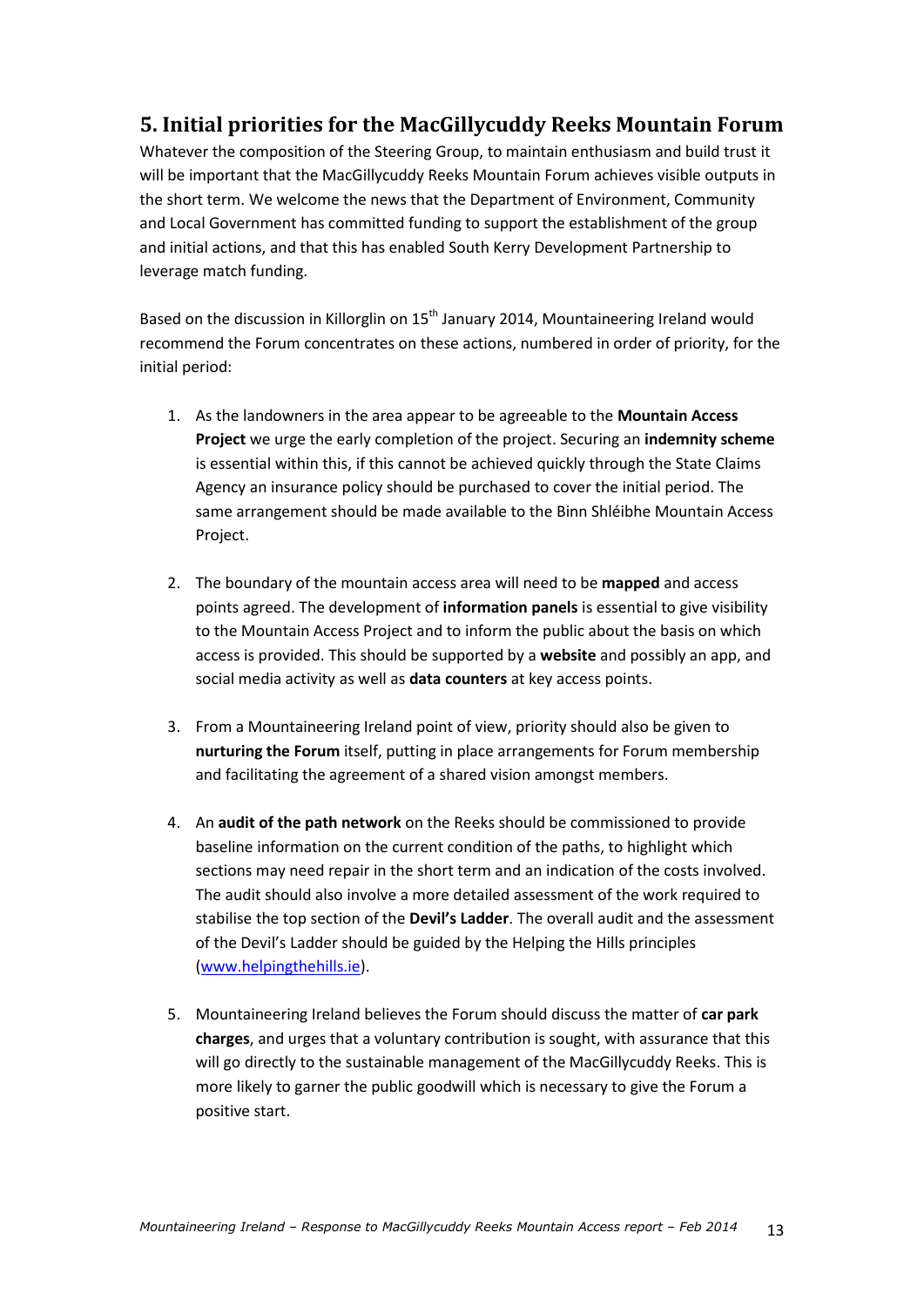6. The development of an **integrated management plan** embracing a conservation management plan, recreation management and addressing socio-economic issues in the area should be commenced so as to give the Forum clear direction.

### **6. Conclusions**

The MacGillycuddy Reeks is a natural resource of very significant national and international importance, particularly for recreation and tourism. It is Mountaineering Ireland's assertion that the primary emphasis in this process should be on ensuring environmental sustainability, as that is essential to supporting the livelihoods of landowners and local residents, and to providing excellent recreation experiences.

In this submission we have affirmed Mountaineering Ireland's support for the landowners in the MacGillycuddy Reeks, and our belief that a Mountain Forum group could be instrumental in achieving the long-term, sustainable management of the Reeks.

The submission emphasises the importance of putting in place the elements required to complete the pilot Mountain Access Project in the MacGillycuddy Reeks without further delay. We hope that the concerns which we have highlighted can be addressed in the final report, and in the formation of the MacGillycuddy Reeks Steering Group. We have also noted what we consider to be the priority actions for the new Forum.

Mountaineering Ireland nationally, and our members at a local level, are committed to working in partnership with the landowners and other interests to manage recreation in a way that cares for the special environment of the Reeks, minimises inconvenience and creates opportunities for the local community. We hope that our submission will be read in the positive spirit in which it is written.

### **7. Further information**

Mountaineering Ireland would be happy to elaborate on, or discuss, any of the ideas contained in this submission.

Please contact: Karl Boyle (Chief Executive Officer) Mountaineering Ireland, Irish Sport HQ, National Sports Campus, Blanchardstown, Dublin 15. Telephone: 0 1 6251115 E-mail: [karl@mountaineering.ie](mailto:karl@mountaineering.ie) Website[: www.mountaineering.ie](http://www.mountaineering.ie/)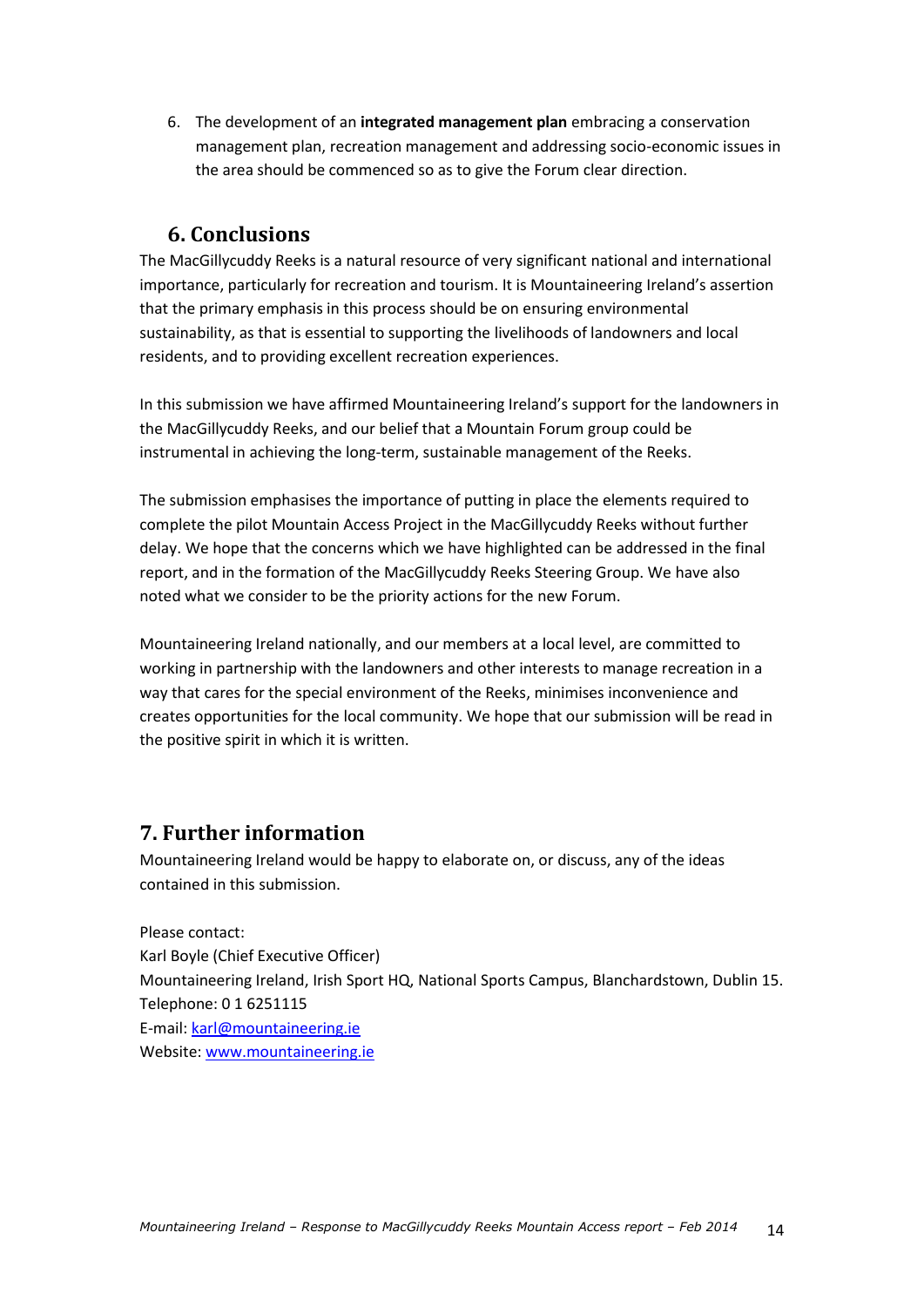### **\* Mountaineering Ireland**

Mountaineering Ireland is the representative body for walkers and climbers on the island of Ireland. Mountaineering Ireland is recognised as the National Governing Body for the sport of mountaineering by both the Irish Sports Council and Sport Northern Ireland. The term mountaineering refers to a wide spectrum of activities that includes walking, rambling, hillwalking, rock and ice-climbing, bouldering and alpinism. Mountaineering Ireland has over 11,500 members, comprising 161 clubs and approximately individual members (October 2013).

The work of Mountaineering Ireland includes:

- $\triangleright$  Representing the interests of walkers and climbers;
- $\triangleright$  Providing a comprehensive range of services to members;
- $\triangleright$  Improving and securing access to Ireland's mountains, hills, forests, crags, and coast;
- $\triangleright$  Promoting conservation and responsible use of the upland environment;
- $\triangleright$  Encouraging safe practice and promoting skills and leadership training.

Mountaineering Ireland is an active contributor to many national organisations involved with the management of outdoor recreation including: Comhairle na Tuaithe (the national body with responsibility for outdoor recreation); the National Trails Advisory Committee (which provides guidance to the National Trails Office); Leave No Trace Ireland (established to promote responsible outdoor recreation), and various initiatives to support and improve standards in the delivery of adventure activities.

### **8. References**

Cumbria Tourism (2013) *Economic Impact of Tourism - Visitor Volume and Value 2012*, summary online at [http://www.cumbriatourism.org/research/surveys-data.aspx\)](http://www.cumbriatourism.org/research/surveys-data.aspx).

Huhtala, A., Pouta, E. (2007) *User fees, equity and the benefits of public outdoor recreation services*, published by MTT Agrifood Research Finland.

More, T. (1999) *A Functionalist approach to user fees* – published in Journal of Leisure Research, [http://www.questia.com/library/journal/1G1-58517900/a-functionalist-approach](http://www.questia.com/library/journal/1G1-58517900/a-functionalist-approach-to-user-fees)[to-user-fees](http://www.questia.com/library/journal/1G1-58517900/a-functionalist-approach-to-user-fees)

### **9. Appendices**

- 1. Statement on Access to the Countryside Bill 2013
- 2. Comhairle na Tuaithe Mountain Access document
- 3. Kinlochleven photo
- 4. Statement on Devil's Ladder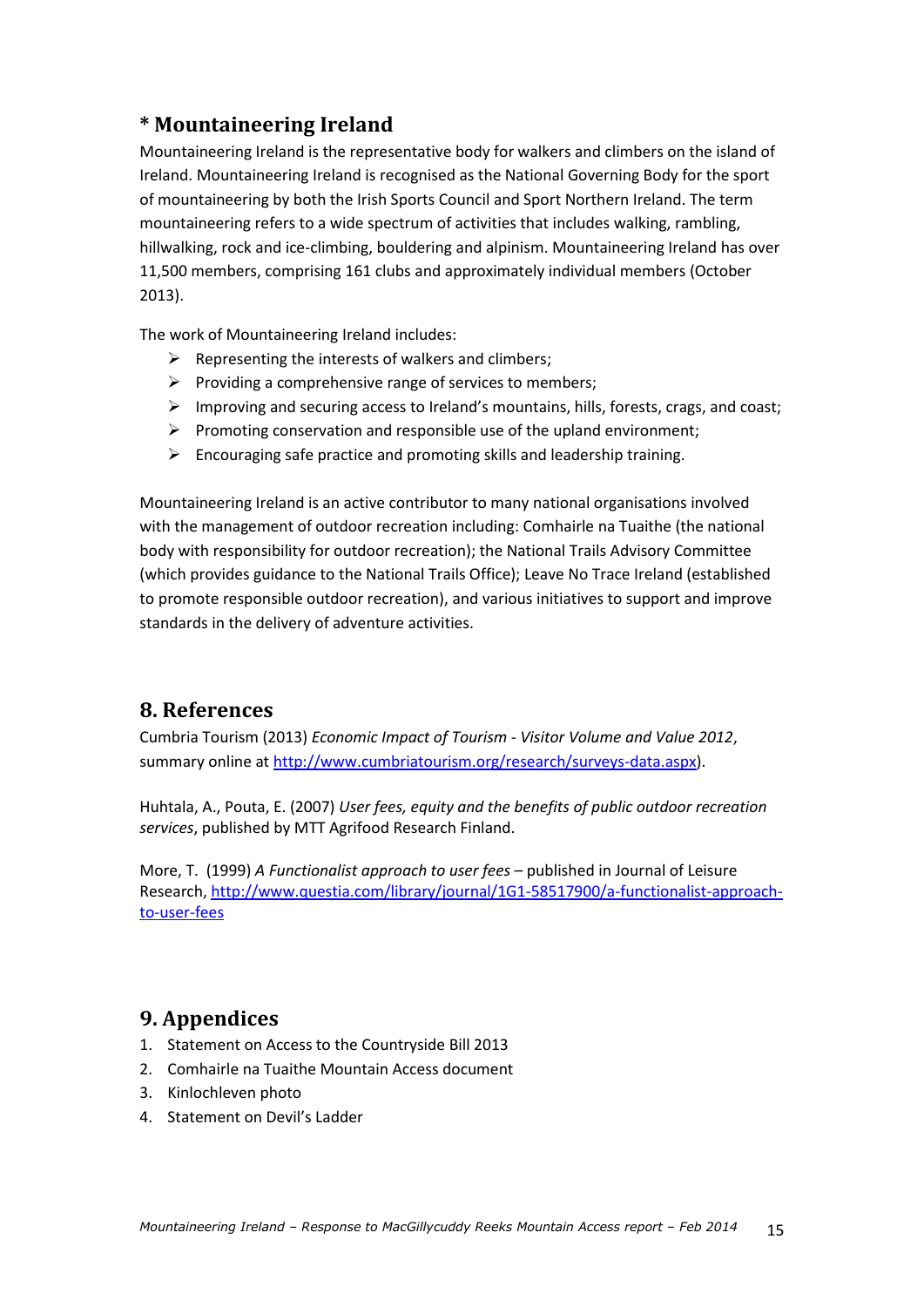**Appendix 1**



### **Proposed Bill on Access to the Countryside**

Labour TD, Robert Dowds is planning to put a Private Members Bill, on Access to the Countryside before the Houses of the Oireachtas during 2013. Mountaineering Ireland welcomes anything that brings greater certainty and improved access for Ireland's hillwalkers and climbers, and in that context is pleased to see fresh debate on this issue. Mountaineering Ireland has strongly recommended Mr. Dowds to have a full engagement with the main representative bodies for farmers. Anything less would undermine the goodwill extended to hillwalkers and climbers by Ireland's hillfarmers and potentially result in access closures.

The vast majority of private landowners in mountain areas freely allow recreational use of their land. Public enjoyment of the countryside for recreation, whether based on a legal framework or not, will always rely on co-operation between a range of stakeholders including private and public landowners, recreation groups, the public, tourism providers and community interests. With appropriate support and investment, our growing outdoor recreation sector will deliver not only significant health and well-being benefits to participants, but also social and much-needed economic contributions to rural communities.

The policy of Mountaineering Ireland is that we are actively seeking reasonable access to unenclosed mountain and coastal areas and a network of paths allowing for access to these areas for responsible users. Mountaineering Ireland fully recognises landowners' rights. The membership of Mountaineering Ireland has no wish to wander on arable or improved land, go through farmyards or walk past farmers' front doors. It is the freedom of the hills we seek, not blind alleys of confrontation.

Mountaineering Ireland has worked alongside the members of Comhairle na Tuaithe (the Countryside Council) since its formation almost a decade ago. Comhairle na Tuaithe has provided a useful forum to bring stakeholders together and build trust and co-operation. However, Mountaineering Ireland is concerned that in the last two years there has been little progress on Comhairle na Tuaithe's Mountain Access project. The two Mountain Access pilots have not been completed and an indemnity scheme critical to the project's viability has yet to be delivered. This lack of progress suggests little political interest in this vital aspect of our nation's recreation and tourism sectors.

The Dowds Bill is very similar to his Labour Party colleague, Minister Ruairí Quinn's Bill (2007), with some additions including access along river banks, lake shores and the coast. In 2007 Mountaineering Ireland welcomed the Quinn Bill. Mountaineering Ireland has suggested that Mr. Dowds examine why the 2007 Quinn Bill was not progressed.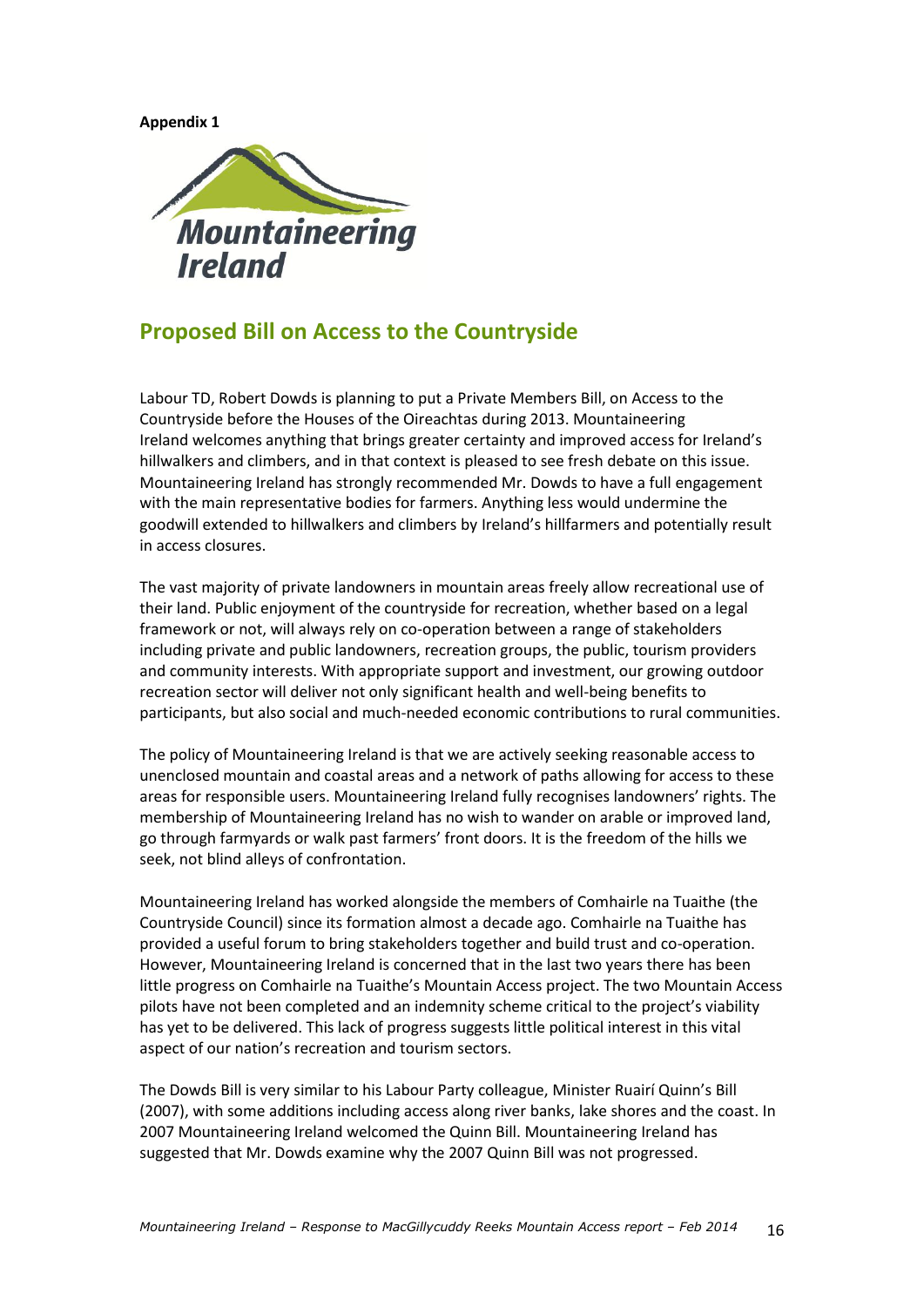#### **Key principles**

Legislation alone will never address the recreation management issues that exist. Mountaineering Ireland believes that the following principles are key for sustainable outdoor recreation in Ireland:

- Co-ordination of countryside access to be the responsibility of a representative national structure, a properly functioning and resourced Comhairle na Tuaithe that benefits from strong political support;
- An up-to-date Strategy for Outdoor Recreation in Ireland;
- Recognition that Ireland's natural environment is limited in its extent and inherently fragile and that recreational enjoyment of these areas must be underpinned by a commitment to responsible and sustainable practice;
- A statutory right of access on foot to all publicly-owned land;
- A national, low level, trail network so that all communities have access to off-road walking;
- An access route network connecting public roads and car parks to unenclosed hill and coastal land. These could be permissive paths, leased paths or public rights of way;
- A legal framework for access to open, unenclosed uplands and coastal areas where there are either minimal or no active farming practices apart from rough grazing. This legal framework will ensure that there is no liability on the landowner for recreational users;
- Appropriate measures through the Rural Development Programme (Common Agricultural Policy reform) to focus payments to hillfarmers for the sustainable management of the landscapes they own. (This is being pursued through the National Uplands Working Group, which Mountaineering Ireland is a member of.);
- A considered and quality approach to erosion management on upland paths, guided by a national set of Upland Path Principles, promoted through an Upland Path Network (see [www.helpingthehills.ie\)](http://www.helpingthehills.ie/);
- Rural Recreation Officers employed in local authority areas, especially those with uplands, to contribute to the planning and management of outdoor recreation in their area.

The proposed Bill on Access will be discussed at the members' forum at the Mountaineering Ireland Spring Gathering and Annual General Meeting in Gartan Outdoor Education Centre, 9<sup>th</sup> March 2013.

3/3/2013.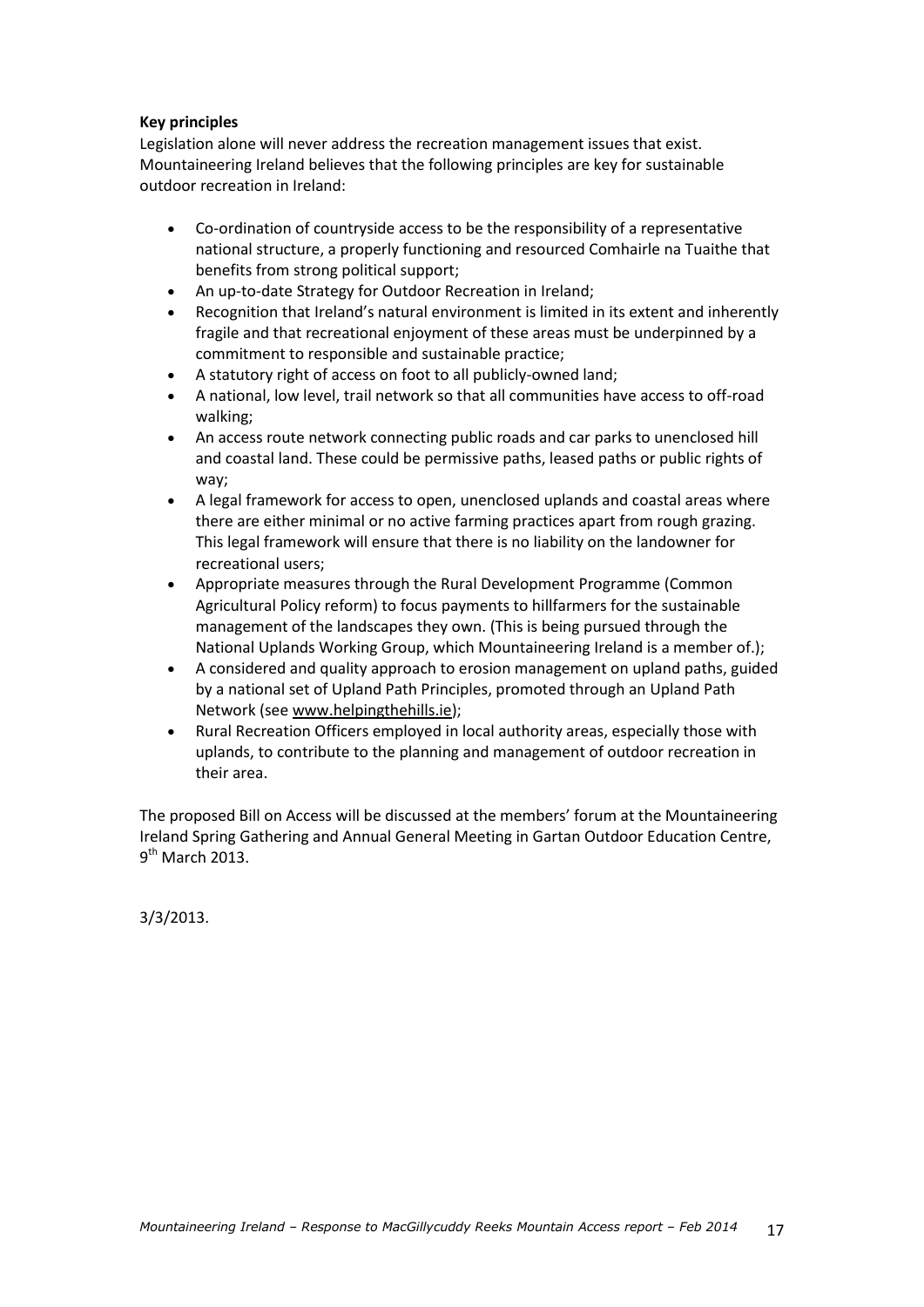#### **Appendix 2**

### **Comhairle Na Tuaithe's pilot Mountain Access Scheme**

### **1. Context**

Difficulty regarding access to the hills was a central reason underpinning the establishment of Comhairle na Tuaithe (the Countryside Council) by Minister O Cuiv in January 2004. Since then Comhairle has agreed a set of access parameters (2005), published a National Countryside Recreation Strategy (2006), introduced a scheme to pay landowners for carrying out maintenance on marked walking routes (2008) and funded the appointment of Rural Recreation Officers (RROs) in 12 areas of the country (2008).

Comhairle is currently piloting a Mountain Access Scheme that potentially provides a solution to the difficult issue of access to the Irish uplands. Due to the administrative and Ministerial changes that occurred over the last two years progress on the pilot was delayed, but has recently gathered momentum.

#### **2. The pilot Mountain Access Scheme**

The Mountain Access Scheme is being piloted in two areas, Mount Gable in Co. Galway and Carrauntoohil, Co. Kerry. One of the features of this scheme is that it is based on a voluntary agreement with landowners, rather than any legal framework. To ensure the viability of the scheme is fully tested, it is intended to assess options for an extension in 2013 to a number of other pilot areas with different characteristics.

It is likely that the mountain or upland areas selected for any subsequent pilot phase would be heavily used for hillwalking and possibly other forms of recreation, they should be close to large centres of population and there should be a range of services (eg shops, transport and accommodation) available in the vicinity, if possible. The presence of a Rural Recreation Officer (RRO) in the area would make it easier to progress a pilot Mountain Access Area.

It has also considered that the next phase of pilots may include at least one area where the land is owned individually by a number of landowners rather than jointly as commonage, and that Mountain Access Areas will be developed, in partnership with Coillte, in areas where Coillte owns a significant proportion of the land, or where Coillte provides locally important recreation infrastructure.

### **3. How the Mountain Access Scheme works**

By agreeing access with all the landowners in a defined mountain or upland area, producing a map showing designated access points, indemnifying the landowners, providing parking and any infrastructure required to sustain recreational use, the Mountain Access Scheme sets out to manage recreational enjoyment of mountain areas in a way that minimises inconvenience for landowners and local residents and means that use of the area can be promoted with clarity and confidence.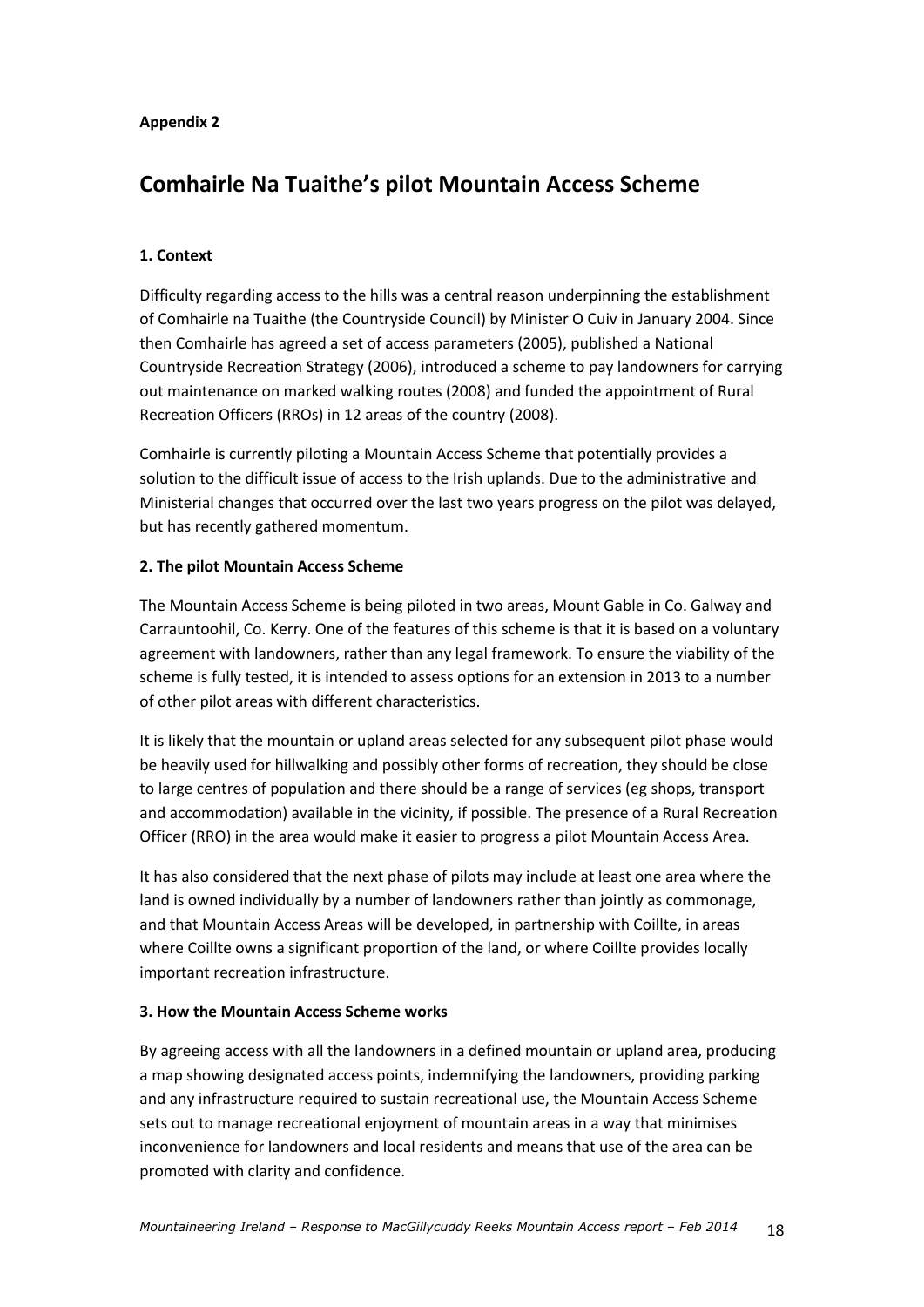Each Mountain Access Area should be supported by an RRO or a designated farmers' liaison officer. In consultation with relevant stakeholders the RRO will define a possible Mountain Access Area. All landowners (public and private) and active commonage holders in the area will be identified and approached, asking for their agreement to be part of the scheme. The benefits to private landowners are set out in section 4.

The RRO in consultation with relevant stakeholders including landowners and walking clubs will agree entry/exit points to the Mountain Access Area, decide what infrastructure is required and arrange for this to be put in place (possibly through the Rural Social Scheme). Infrastructure would include an information panel with a map of the Mountain Access Area, a brief description of the area, plus safety and good practice tips for recreational users.

The Mountain Access Scheme is a different proposition to a marked walking route and this difference should be emphasised in all discussions with landowners, through all publicity, web-based information and the information panels to be erected at the Mountain Access Points.

The Rural Recreation Section is in the process of finalising an indemnity arrangement so that landowners in a Mountain Access Area will not be subject to claims should recreational users become injured while on their land.

As these are mountain areas, recreational users should be appropriately skilled and equipped to look after themselves; there may not be either marked or developed trails on the mountain, other than where trail repair or construction is required to avoid environmental damage. This difference could be emphasised through describing the car parks as Mountain Access Points, rather than Trailheads.

The development and maintenance of defined Mountain Access Routes (to channel recreational users from the car-park to the open hillside) would be part of the Mountain Access Scheme in many areas. Many of these will already be popular informal access routes.

In addition to negotiation with public and private landowners, there will be early consultation with National Parks & Wildlife Service and the Office of Public Works to identify any environmentally or archaeologically sensitive points within proposed Mountain Access Areas, as this will have a bearing on the management of recreation activities.

#### **4. Benefits to private landowners**

The Mountain Access Scheme offers many benefits to landowners including:

- $\triangleright$  A mechanism to manage the increasing level of recreational activity on the Irish mountains, and a point of contact (RRO or farmers liaison officer) to deal with any problems which may arise for landowners.
- $\triangleright$  Full indemnity against any claims from recreational users who have become injured on the mountain.
- $\triangleright$  Development of car parks should prevent narrow roads and gateways being blocked by parked cars.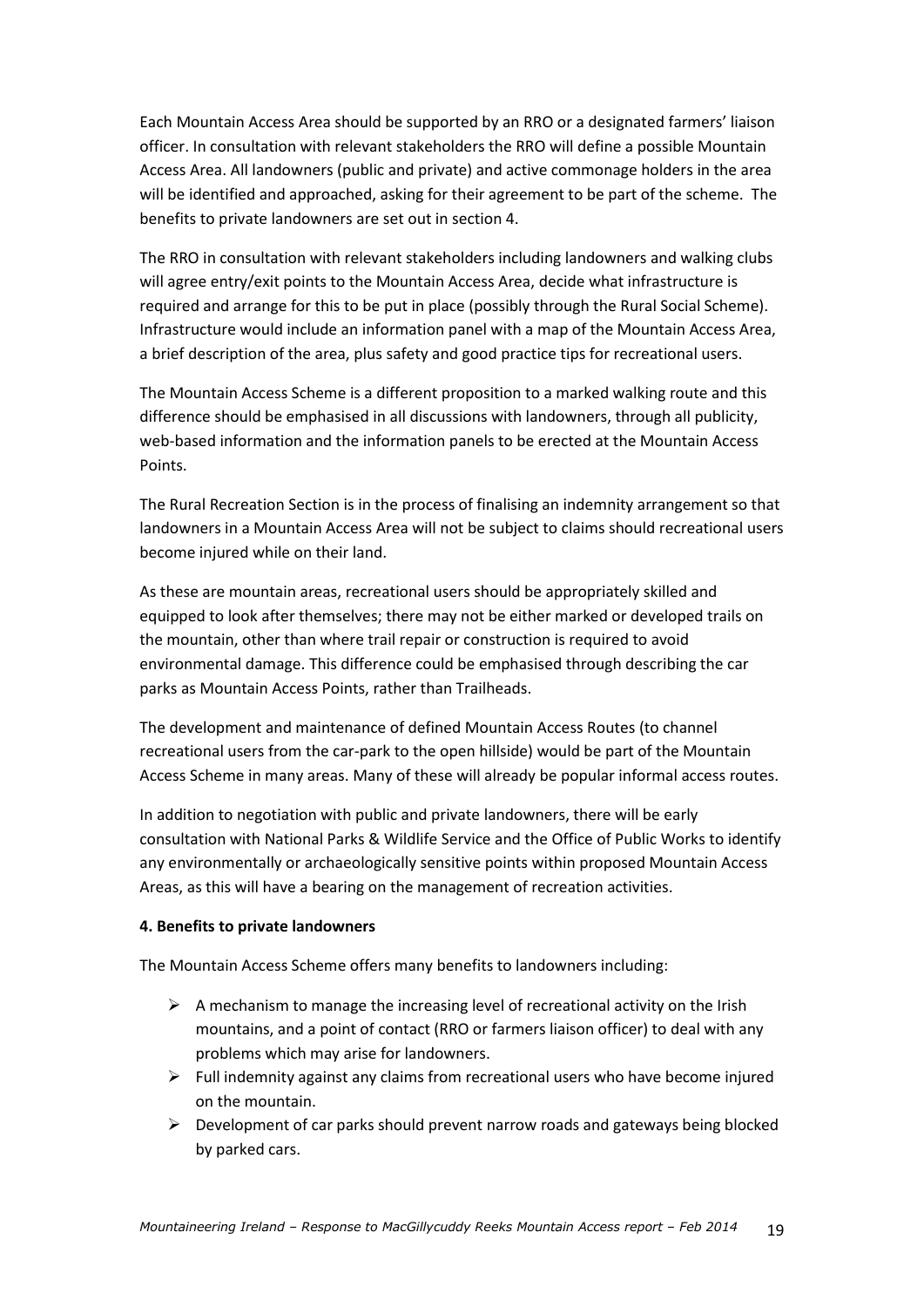- $\triangleright$  Designated routes and off the hill should reduce damage to fences and loss of privacy which can arise when recreational users don't know where to go.
- $\triangleright$  Signage will make clear that the Mountain Access Area is used with the permission and goodwill of landowners and that recreational users should respect that goodwill, care for the environment and take responsibility for their own safety.
- $\triangleright$  In some situations there is scope for landowners to charge for parking or provide other services, as at Cronin's Yard in Kerry and King's Yard in the Galtees.
- $\triangleright$  Mountain Access Areas should attract recreational users, who will be encouraged to spend money in the area. This will help sustain local services such as shops and pubs for the benefit of local communities.
- $\triangleright$  Increases in tourist numbers and recreational activity should provide enhanced job creation and development potential in these areas

As part of the consultation process with private landowners about the Mountain Access Scheme, a range of low-impact recreation activities could be allowed for, not just walking and climbing. Permission for such additional activities would be dependent on local landowners in the first instance. It would also be contingent on responsible recreation, meaning respect for landowners and their activities, for the natural environment and for other recreational users, as set out in the Leave No Trace programme. For each Mountain Access Area it should be clear which recreation activities are permitted, which are not permitted and which require special permission and possibly licences, e.g. events involving large numbers.

### **5. Conclusion**

There has been a significant growth in walking and other outdoor recreation activities in recent years, and there is a drive to maximise tourism revenue from the sector. Most outdoor recreation activities in Ireland take place on private land. Efforts are underway to increase the availability of State lands for such purposes also. The growth in these activities has increased pressure on private landowners and rural communities, highlighting the need for a framework for the management of recreation in the Irish countryside.

Comhairle na Tuaithe's pilot Mountain Access Scheme has the potential to develop into such a framework. The scheme addresses the landowners' key issues, and delivers certainty of access. This could be instrumental in moving to a situation where outdoor recreation in Ireland is properly developed, managed and promoted, so as to maximise the potential of this sector, while minimising any negative impacts.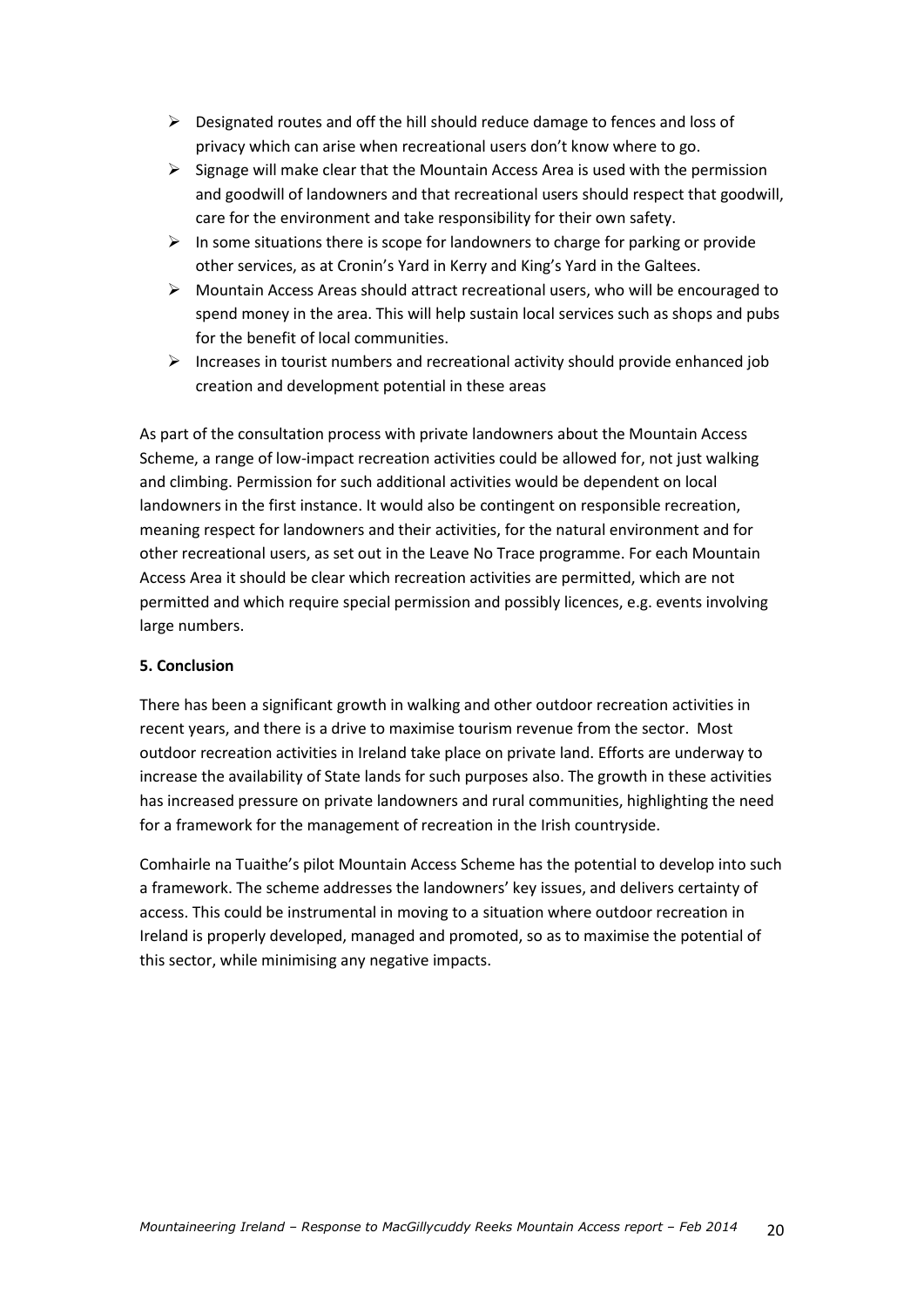**Appendix 3**

### **Community Trust car-park sign, Kinlochleven, Scotland**

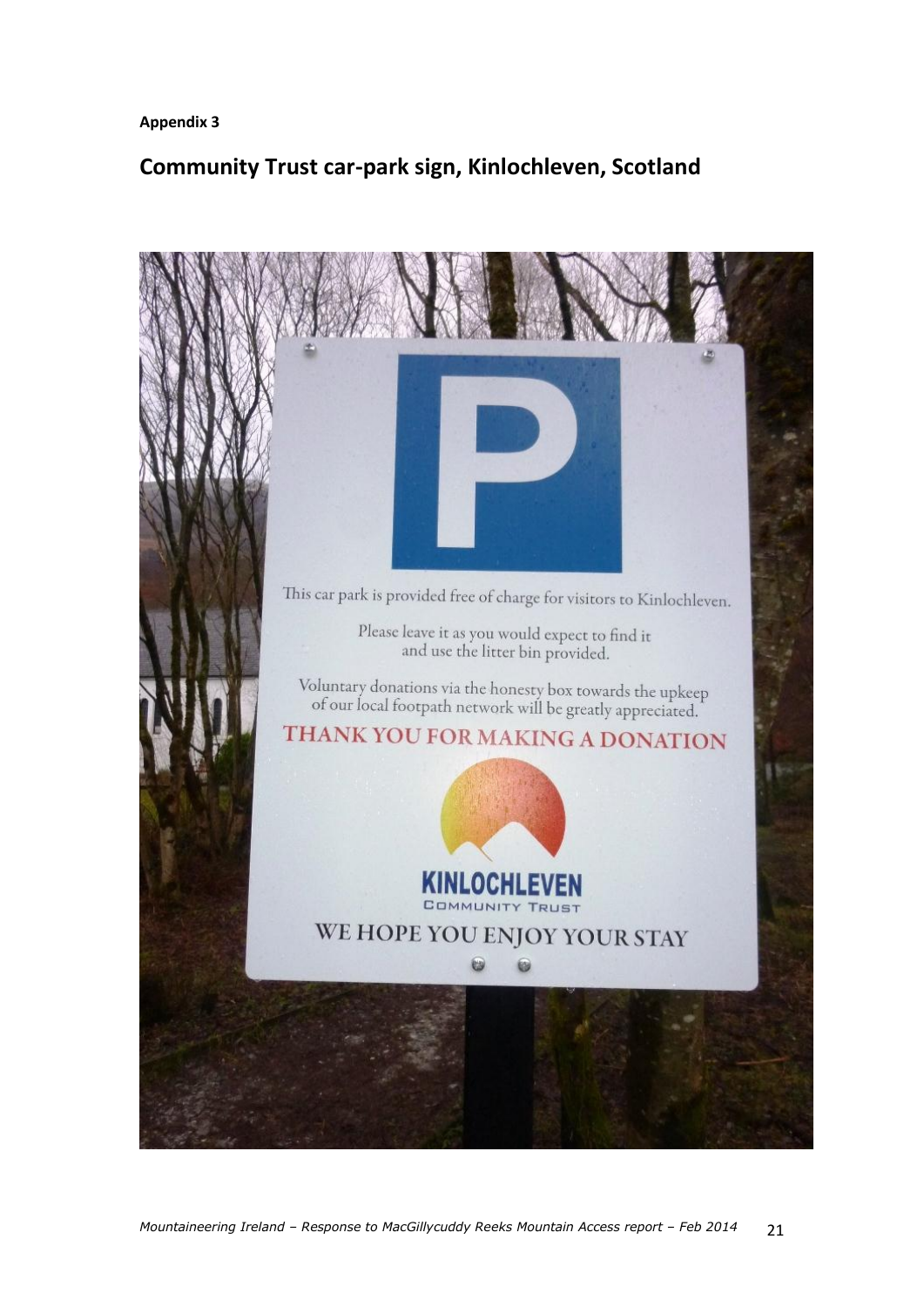### **Appendix 4**



## **Repair of the Devil's Ladder and management of erosion on Carrauntoohil**

### **Statement from the mountaineering community, February 2012**

As Ireland's highest mountain, Carrauntoohil is of local and national importance. The Devil's Ladder has for over 100 years been recognised as the 'tourist' route up Carrauntoohil. Increased numbers using this and other routes means that human-induced erosion is resulting in degradation of Carrauntoohil's natural environment.

It is the view of the local mountaineering clubs listed below and Mountaineering Ireland (MI) as the national representative body, that repair work should be carried out, in the near future, on the top section of the Devil's Ladder, to prevent the worsening of erosion and consequent impacts on other parts of Carrauntoohil.

The approach to this work must respect the fact that the mountain is privately owned land and within a Special Area of Conservation. The work proposed is described in Elfyn Jones' report "Options for Erosion Control on Devil's Ladder path, Carrauntoohil" (July 2011).

MI, in conjunction with local members, will:

- $\triangleright$  Approach the landowners on Carrauntoohil seeking their agreement to work being carried out if funding can be secured;
- $\triangleright$  Prepare a rough estimate of cost to repair the upper section (based on Elfyn Jones' report);
- $\triangleright$  Approach Kerry County Council seeking part-funding for the repair of the Devil's Ladder and also to discuss the wider and longer-term issues associated with Carrauntoohil;
- $\triangleright$  With Kerry County Council, approach Fáilte Ireland seeking part-funding for the work required.

In the above discussions, MI will emphasise that this is not just about repairing the top section of the Ladder, and that based on Elfyn Jones' report, the following should also be considered:

The need for an ongoing commitment to maintenance and small-scale remedial work;